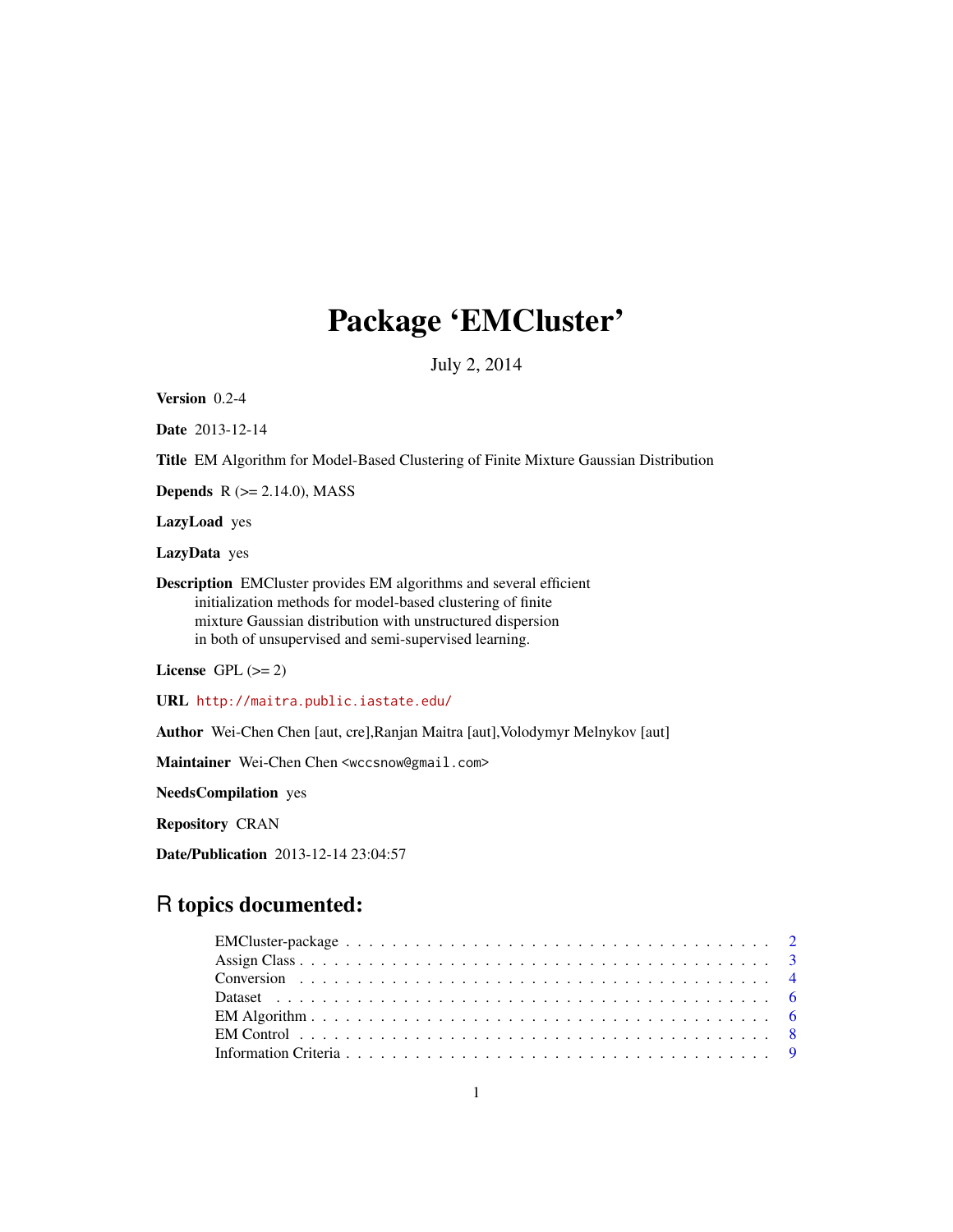# <span id="page-1-0"></span>2 EMCluster-package

| Index |  |  |  |  |  |  |  |  |  |  |  |  |  |  |  |  |  |  |
|-------|--|--|--|--|--|--|--|--|--|--|--|--|--|--|--|--|--|--|

| EMCluster-package | EM Algorithm for Model-Based Clustering of Finite Mixture Gaussian |
|-------------------|--------------------------------------------------------------------|
|                   | <i>Distribution</i>                                                |

# Description

EMCluster provides EM algorithms and several efficient initialization methods for model-based clustering of finite mixture Gaussian distribution with unstructured dispersion in both of unsupervised and semi-supervised clustering.

# Details

| Package:  | <b>EMCluster</b> |
|-----------|------------------|
| Type:     | Package          |
| License:  | GPL              |
| LazyLoad: | yes              |

The install command is simply as

> R CMD INSTALL EMCluster\_0.2-0.tar.gz

from a command mode or

R> install.packages("EMCluster")

inside an R session.

#### Author(s)

Wei-Chen Chen <wccsnow@gmail.com>, Ranjan Maitra, and Volodymyr Melnykov.

# References

<http://maitra.public.iastate.edu/>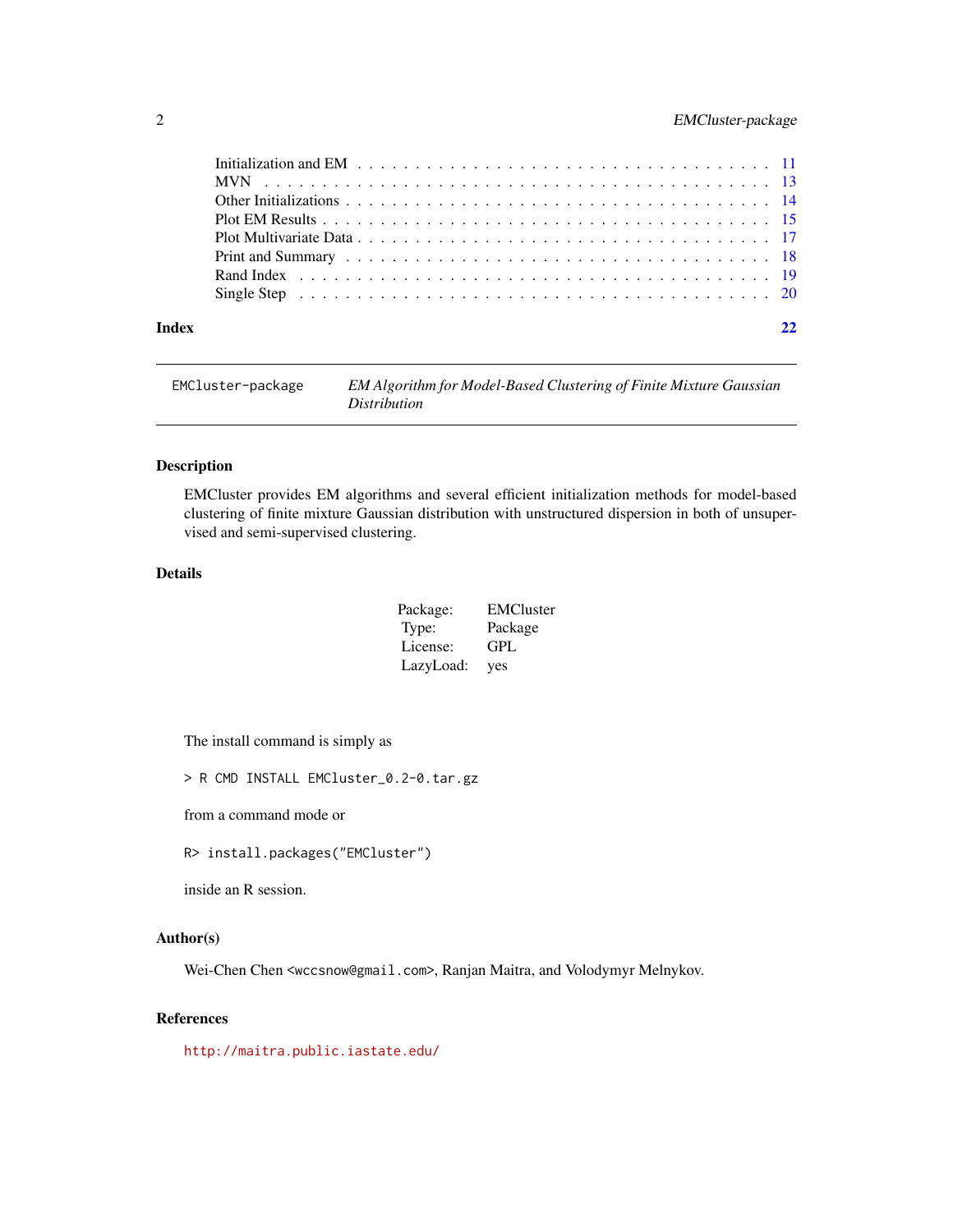# <span id="page-2-0"></span>Assign Class 3

# See Also

[init.EM](#page-10-1), [emcluster](#page-5-1).

#### Examples

```
## Not run:
demo(allinit, 'EMCluster', ask = F, echo = F)
demo(allinit_ss, 'EMCluster', ask = F, echo = F)
```
## End(Not run)

Assign Class *Assign Class Id*

# Description

This function assigns cluster id to each observation in x according to the desired model emobj or specified parameters pi, Mu, and LTSigma.

#### Usage

assign.class(x, emobj = NULL, pi = NULL, Mu = NULL, LTSigma = NULL,  $lab = NULL, return.al1 = TRUE)$ 

#### Arguments

| $\mathsf{x}$ | the data matrix, dimension $n \times p$ .                                                                          |
|--------------|--------------------------------------------------------------------------------------------------------------------|
| emobi        | the desired model which is a list mainly contains pi, Mu, and LTSigma, usually<br>a returned object from init. EM. |
| рi           | the mixing proportion, length $K$ .                                                                                |
| Mu           | the centers of clusters, dimension $K \times p$ .                                                                  |
| LTSigma      | the lower triangular matrices of dispersion, dimension $K \times p(p+1)/2$ .                                       |
| lab          | labeled data for semi-supervised clustering, length $n$ .                                                          |
| return.all   | if returning with a whole emobj object.                                                                            |

#### Details

This function are based either an input emobj or inputs pi, Mu, and LTSigma to assign class id to each observation of x.

If lab is submitted, then the observation with label id greater 0 will not be assigned new class.

#### Value

This function returns a list containing mainly two new variables: nc (length  $K$  numbers of observations in each class) and class (length  $n$  class id).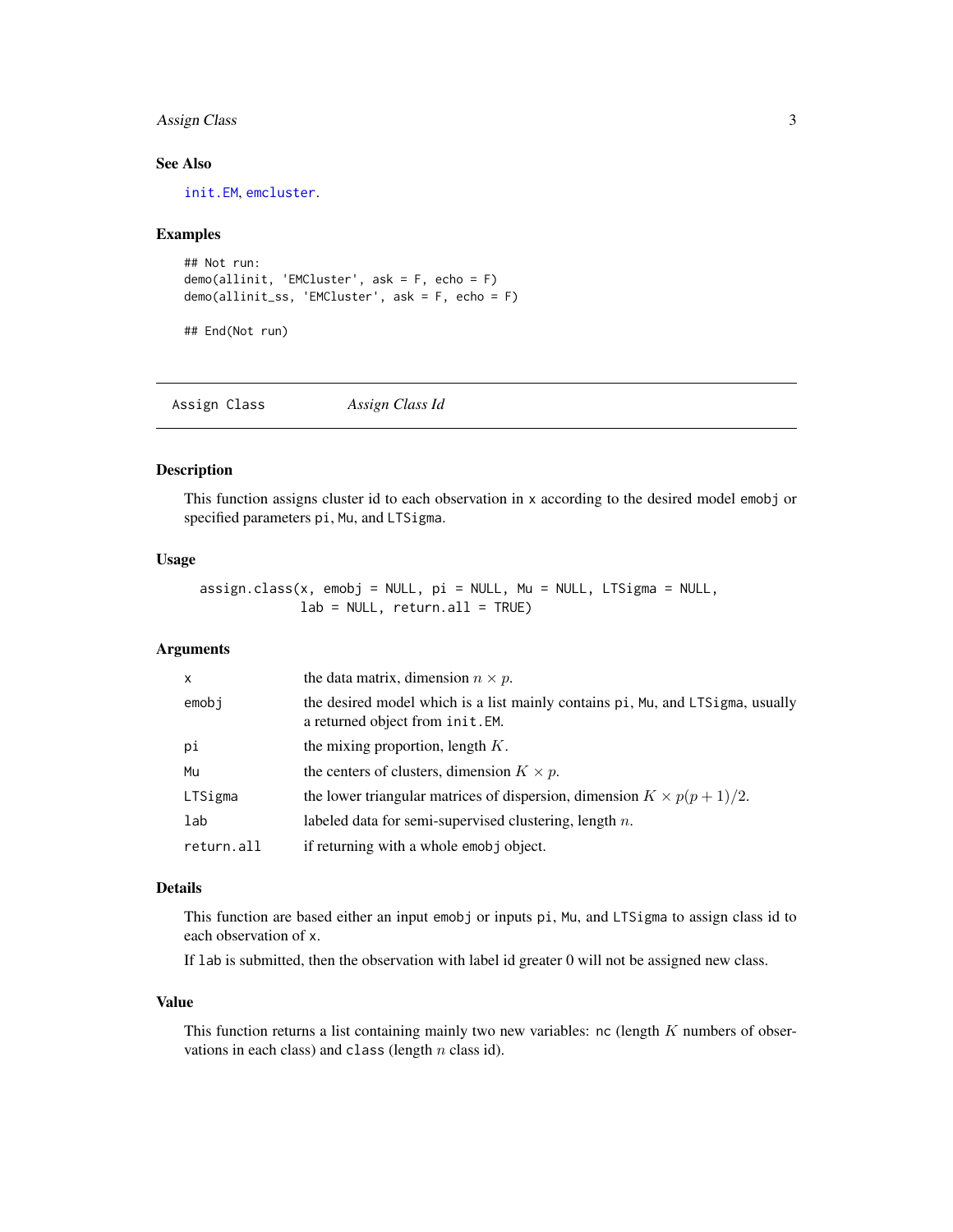# <span id="page-3-0"></span>Author(s)

Wei-Chen Chen <wccsnow@gmail.com>, Ranjan Maitra, and Volodymyr Melnykov.

# References

<http://maitra.public.iastate.edu/>

# See Also

[init.EM](#page-10-1), [emcluster](#page-5-1).

# Examples

```
## Not run:
library(EMCluster, quiet = TRUE)
set.seed(1234)
x2 <- da2$da
ret \le init. EM(x2, nclass = 2)
ret.new <- assign.class(x2, ret, return.all = FALSE)
str(ret.new)
## End(Not run)
```
Conversion *Convert Matrices in Different Format*

# Description

These utility functions are to convert matrices in different formats.

#### Usage

```
LTSigma2variance(x)
variance2LTSigma(x)
LTsigma2var(x1, p = NULL)
var2LTsigma(x1)
class2Gamma(class)
Gamma2class(Gamma)
```

| $\mathsf{x}$ | a matrix/array to be converted, the dimension could be $K \times p(p+1)/2$ or $p \times p$<br>$p \times K$ . |
|--------------|--------------------------------------------------------------------------------------------------------------|
| x1           | a vector/matrix to be converted, the length and dimension could be $p(p+1)/2$<br>and $p \times p$ .          |
| p            | dimension of matrix.                                                                                         |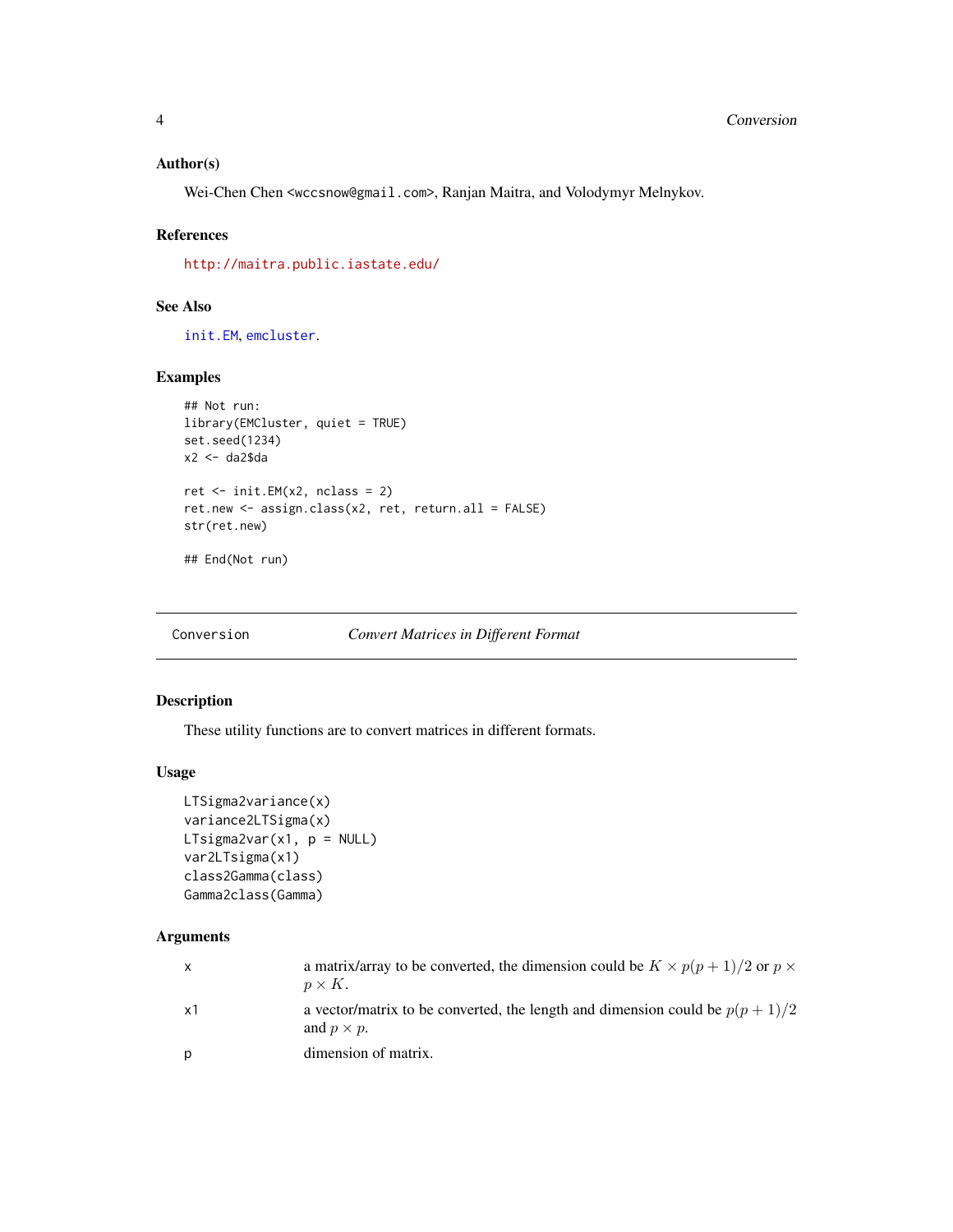#### <span id="page-4-0"></span>**Conversion** 5

| class | id of clusters for each observation, length $n$ .                             |
|-------|-------------------------------------------------------------------------------|
| Gamma | containing posterior probabilities if normalized, otherwise containing compo- |
|       | nent densities weighted by mixing proportion, dimension $n \times K$ .        |

#### Details

LTSigma2variance converts LTSigma format to 3D array, and variance2LTSigma is the inversion function.

LTsigma2var converts LTsigma format to a matrix, and var2LTsigma is the inversion function. Note that LTsigma is one component of LTSigma.

class2Gamma converts id to a Gamma matrix where with probability 1 for the cluster where the observation belongs to, and Gamma2class converts posterior to cluster id where largest posterior is picked for each observation.

# Value

A vector/matrix/array is returned.

#### Author(s)

Wei-Chen Chen <wccsnow@gmail.com>, Ranjan Maitra, and Volodymyr Melnykov.

#### References

<http://maitra.public.iastate.edu/>

# See Also

[init.EM](#page-10-1), [emcluster](#page-5-1).

```
## Not run:
library(EMCluster, quiet = TRUE)
x <- da2$LTSigma
class <- da2$class
y <- LTSigma2variance(x)
str(y)
y <- variance2LTSigma(y)
str(y)
sum(x != y)Gamma <- class2Gamma(class)
class.new <- Gamma2class(Gamma)
sum(class != class.new)
## End(Not run)
```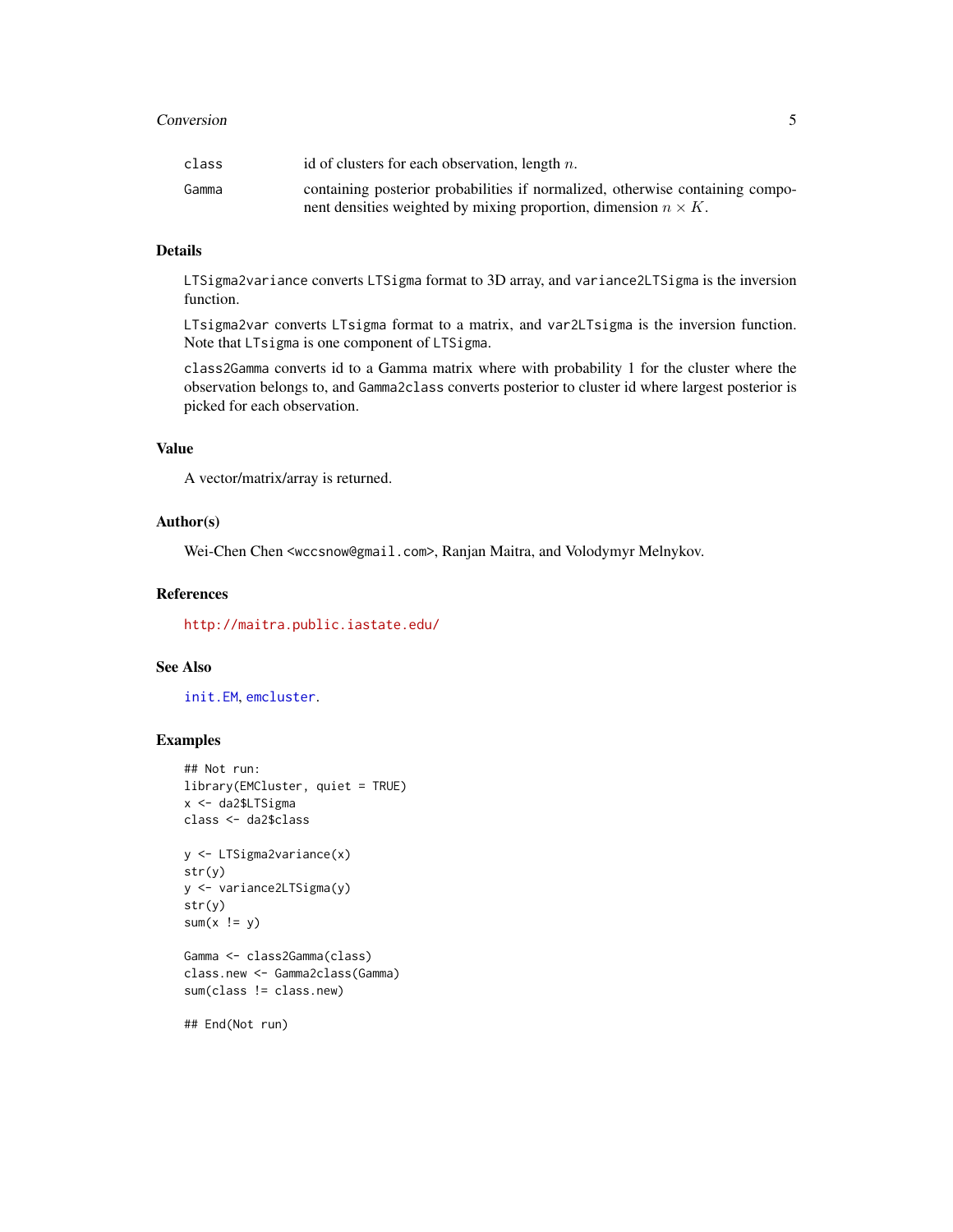<span id="page-5-0"></span>

# Description

There are four small datasets to test and demonstrate **EMCluster**.

#### Usage

da1 da2 da3 myiris

# Format

da1, da2, da3 are in list, and myiris is in matrix.

#### Details

da1 has 500 observations in two dimensions da1\$da\$x and da1\$da\$y, and they are in 10 clusters given in da1\$class.

da2 has 2,500 observations in two dimensions, too. The true parameters are given in da1\$pi, da1\$Mu, and da1\$LTSigma. There are 40 clusters given in da1\$class for this dataset.

da3 is similar to da2, but with lower overlaps between clusters.

myiris is selected from the original Iris dataset given by R.

# Author(s)

Wei-Chen Chen <wccsnow@gmail.com>, Ranjan Maitra, and Volodymyr Melnykov.

#### References

<http://maitra.public.iastate.edu/>

EM Algorithm *EM Algorithm for model-based clustering*

# <span id="page-5-1"></span>Description

These are core functions of EMCluster performing EM algorithm for model-based clustering of finite mixture multivariate Gaussian distribution with unstructured dispersion.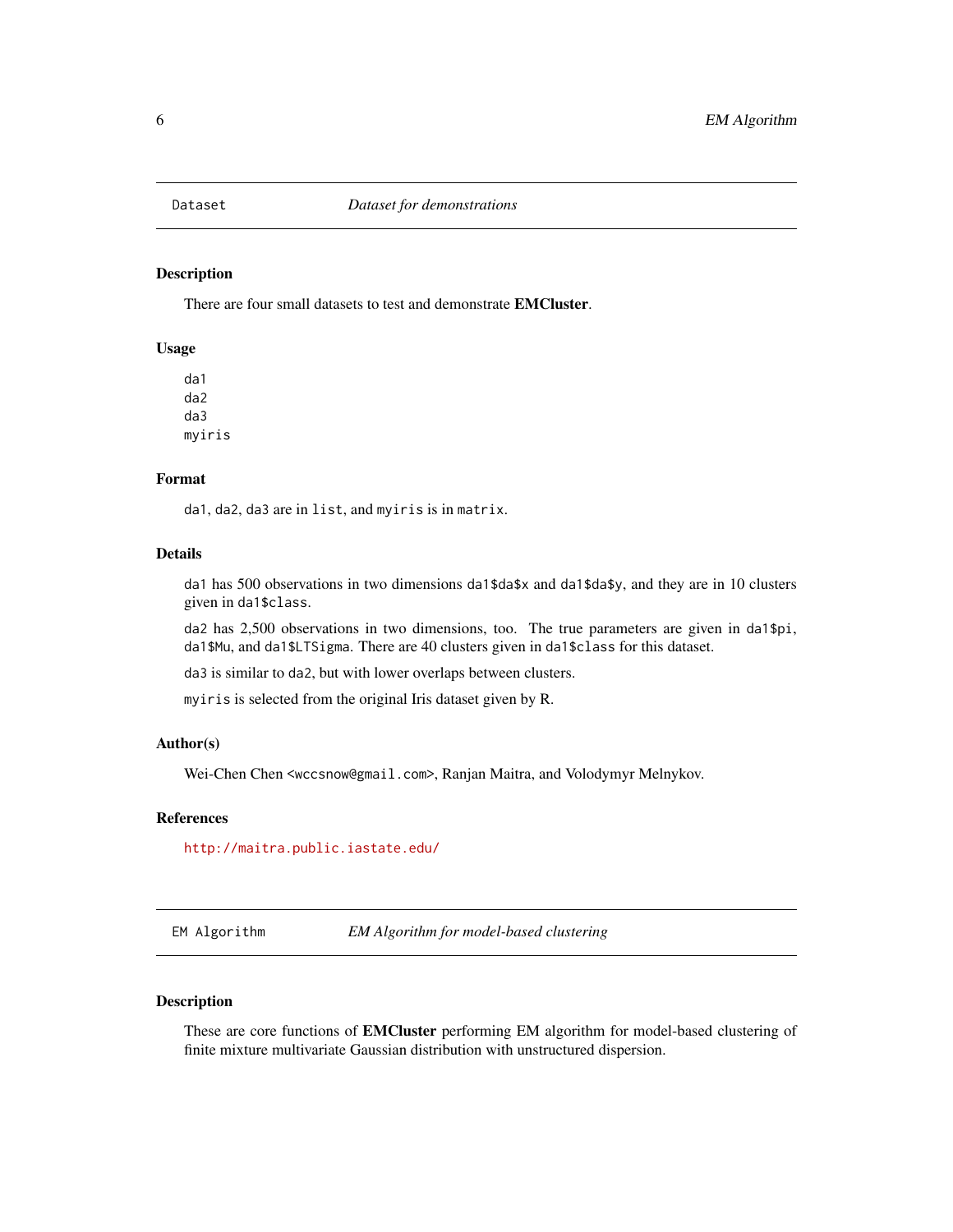# EM Algorithm 7

#### Usage

```
emcluster(x, emobj = NULL, pi = NULL, Mu = NULL, LTSigma = NULL,
         lab = NULL, EMC = .EMC, assign.class = FALSE)
shortemcluster(x, emobj = NULL, pi = NULL, Mu = NULL,LTSigma = NULL, maxiter = 100, eps = 1e-2)
simple.init(x, nclass = 1)
```
## Arguments

| x            | the data matrix, dimension $n \times p$ .                                                                          |
|--------------|--------------------------------------------------------------------------------------------------------------------|
| emobj        | the desired model which is a list mainly contains pi, Mu, and LTSigma, usually<br>a returned object from init. EM. |
| рi           | the mixing proportion, length $K$ .                                                                                |
| Mu           | the centers of clusters, dimension $K \times p$ .                                                                  |
| LTSigma      | the lower triangular matrices of dispersion, $K \times p(p+1)/2$ .                                                 |
| lab          | labeled data for semi-supervised clustering, length $n$ .                                                          |
| EMC          | the control for the EM iterations.                                                                                 |
| assign.class | if assigning class id.                                                                                             |
| maxiter      | maximum number of iterations.                                                                                      |
| eps          | convergent tolerance.                                                                                              |
| nclass       | the desired number of clusters, $K$ .                                                                              |

# Details

The emcluster mainly performs EM iterations starting from the given parameters emobj without other initializations.

The shortemcluster performs short-EM iterations as described in init.EM.

#### Value

The emcluster returns an object emobj with class emret which can be used in post-process or other functions such as e.step, m.step, assign.class, em.ic, and dmixmvn.

The shortemcluster also returns an object emobj with class emret which is the best of several random initializations.

The simple.init utilizes rand.EM to obtain a simple initial.

#### Author(s)

Wei-Chen Chen <wccsnow@gmail.com>, Ranjan Maitra, and Volodymyr Melnykov.

# References

<http://maitra.public.iastate.edu/>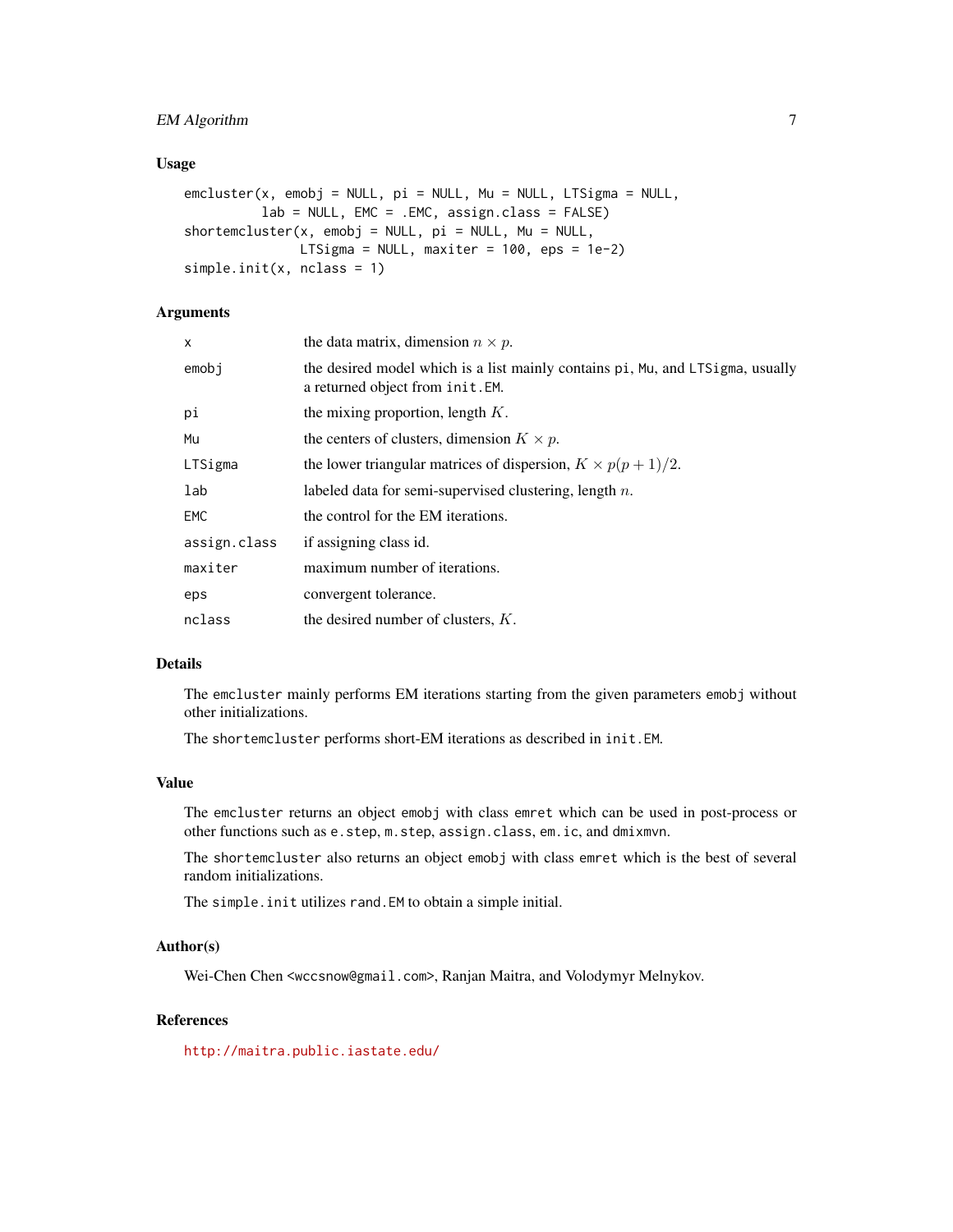# See Also

[init.EM](#page-10-1), [e.step](#page-19-1), [m.step](#page-19-1), [.EMControl](#page-7-1).

#### Examples

```
## Not run:
library(EMCluster, quiet = TRUE)
set.seed(1234)
x1 \leftarrow da1$da
emobj <- simple.init(x1, nclass = 10)
emobj <- shortemcluster(x1, emobj)
summary(emobj)
ret <- emcluster(x1, emobj, assign.class = TRUE)
summary(ret)
## End(Not run)
```
EM Control *EM Control Generator and Controller*

#### <span id="page-7-1"></span>Description

The .EMControl generates an EM control (.EMC) controlling the options and conditions of EM algorithms, i.e. this function generate a default template. One can either modify .EMC or employ this function to control EM algorithms. By default, .EMC, .EMC.Rnd, and .EC.Rndp are three native controllers as the EMCluster is loaded.

# Usage

```
.EMControl(alpha = 0.99, short.iter = 200, short.eps = 1e-2,
   fixed.iter = 1, n.candidate = 3,
   EM.iter = 1000, EM.eps = 1e-6, exhaust.iter = 5).EMC
.EMC.Rnd
.EMC.Rndp
```

| alpha        | only used in emgroup for "SVD" initialization.                        |
|--------------|-----------------------------------------------------------------------|
| short.iter   | number of short-EM steps, default = $200$ .                           |
| short.eps    | tolerance of short-EM steps, default = $1e-2$ .                       |
| fixed.iter   | fixed iterations of EM for "RndEM" initialization, default $= 1$ .    |
| n.candidate  | reserved for other initialization methods (unimplemented).            |
| EM.iter      | maximum number of long-EM steps, default $= 1000$ .                   |
| EM.eps       | tolerance of long-EM steps, default = $1e-6$ .                        |
| exhaust.iter | number of iterations for "exhaust EM" initialization, default $= 5$ . |

<span id="page-7-0"></span>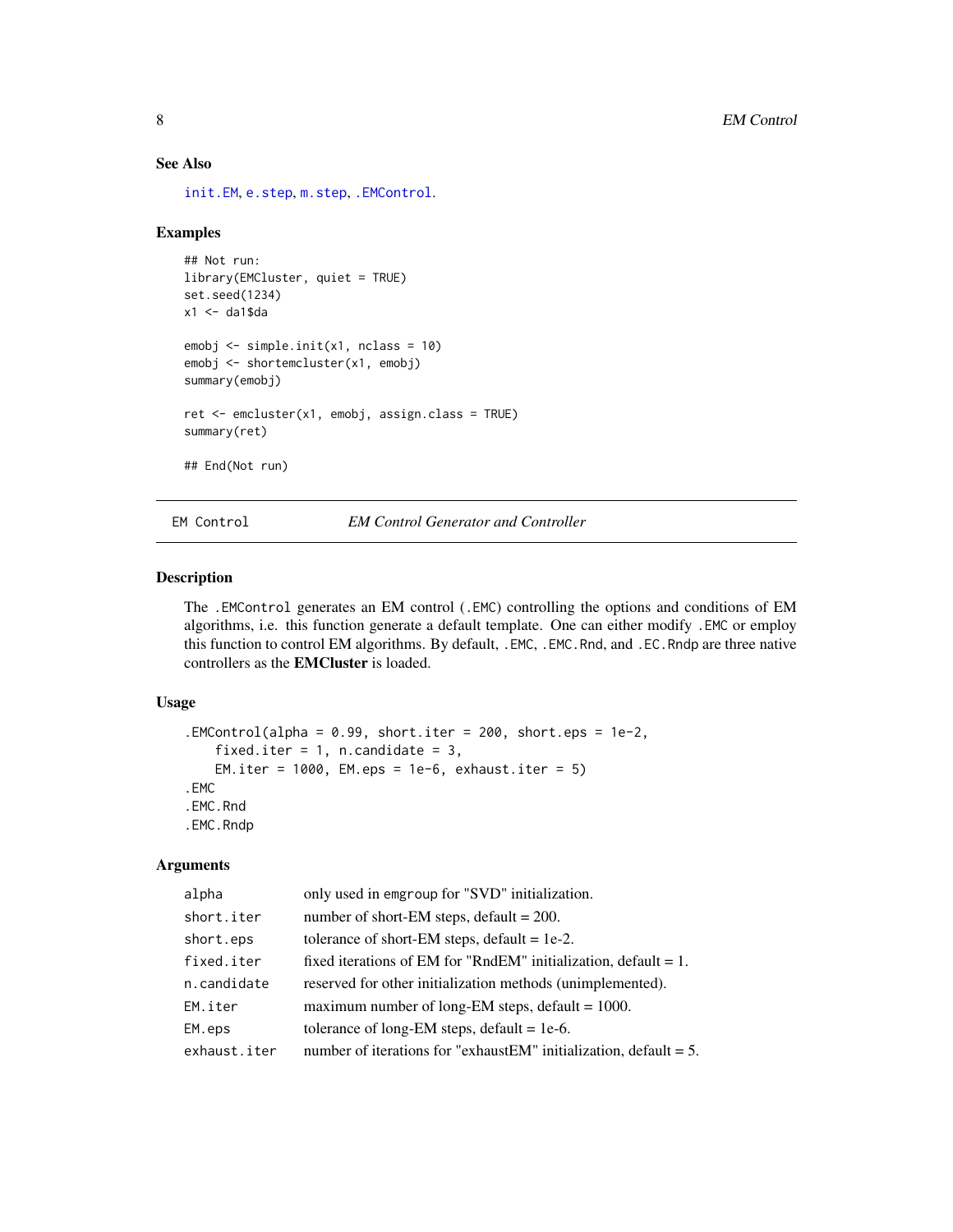### <span id="page-8-0"></span>Details

exhaust.iter and fixed.iter are used to control the iterations of initialization procedures.

short.iter and short.eps are used to control the short-EM iterations.

EM.iter and EM.eps are used to control the long-EM iterations.

Moeover, short.eps and EM.eps are for checking convergence of the iterations.

# Value

This function returns a list as .EMC by default.

The .EMC.Rnd is equal to .EMControl(short.eps = Inf) and usually used by the rand.EM method.

The .EMC.Rndp is equal to .EMControl(fixed.iter = 5) where each random initials run 5 EM iterations in the rand.EM method.

#### Author(s)

Wei-Chen Chen <wccsnow@gmail.com>, Ranjan Maitra, and Volodymyr Melnykov.

#### References

<http://maitra.public.iastate.edu/>

#### See Also

[init.EM](#page-10-1), [emcluster](#page-5-1).

#### Examples

```
## Not run:
library(EMCluster, quiet = TRUE)
.EMC <- .EMControl()
.EMC.Rnd <- .EMControl(short.eps = Inf)
.EMC.Rndp <- .EMControl(fixed.iter = 5)
```
## End(Not run)

Information Criteria *Information Criteria for Model-Based Clustering*

# Description

These functions are tools for compute information criteria for the fitted models.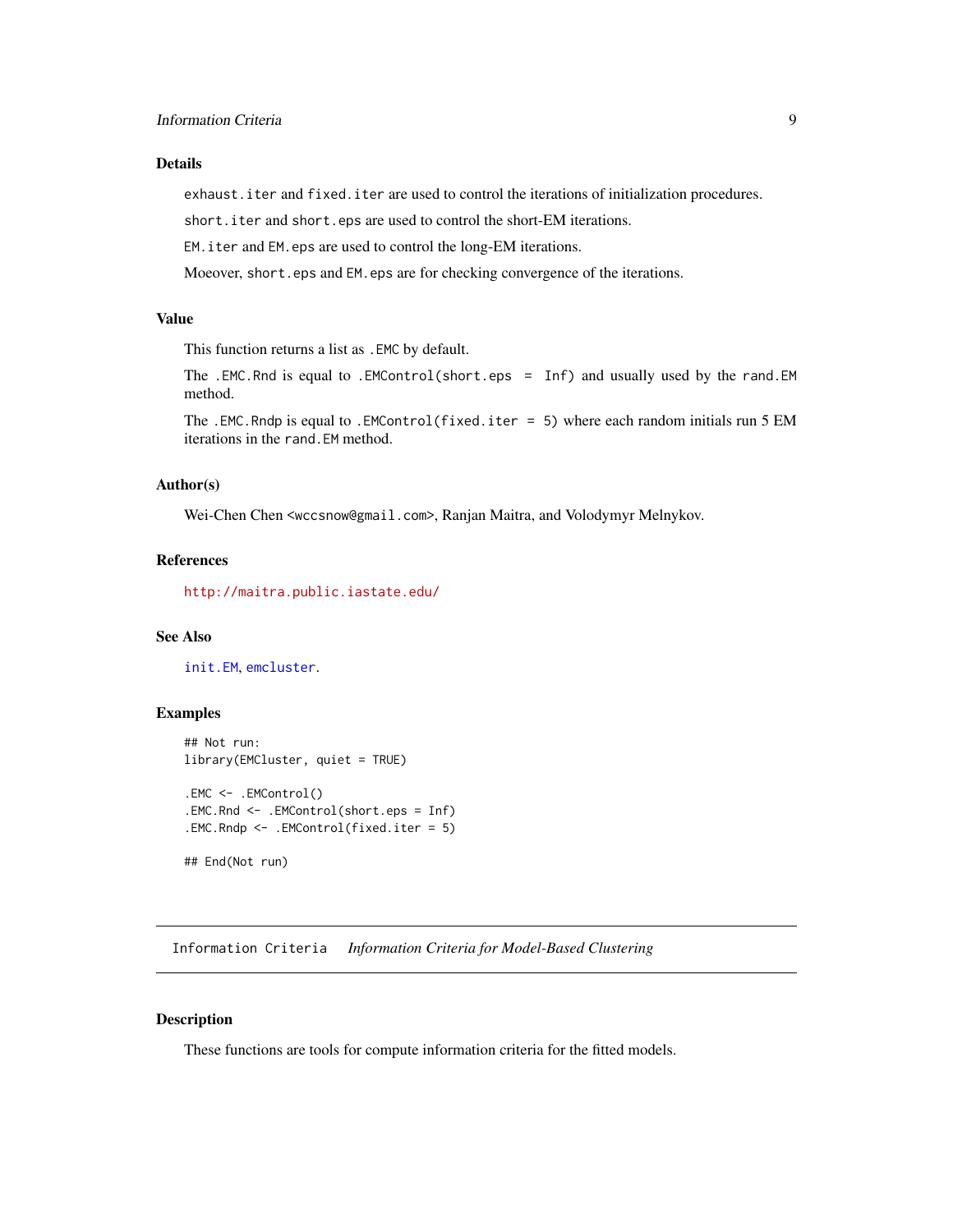#### Usage

```
em.i c(x, emobj = NULL, pi = NULL, Mu = NULL, LTSigma = NULL,llhdval = NULL)em.aic(x, embj = NULL, pi = NULL, Mu = NULL, LTSigma = NULL)em.bic(x, emobj = NULL, pi = NULL, Mu = NULL, LTSigma = NULL)em.\text{clc}(x, emb) = NULL, pi = NULL, Mu = NULL, LTSigma = NULL)em.icl(x, embj = NULL, pi = NULL, Mu = NULL, LTSigma = NULL)em.icl.bic(x, emobj = NULL, pi = NULL, Mu = NULL, LTSigma = NULL)
```
#### Arguments

| the data matrix, dimension $n \times p$ .                                                                          |
|--------------------------------------------------------------------------------------------------------------------|
| the desired model which is a list mainly contains pi, Mu, and LTSigma, usually<br>a returned object from init. EM. |
| the mixing proportion, length $K$ .                                                                                |
| the centers of clusters, dimension $K \times p$ .                                                                  |
| the lower triangular matrices of dispersion, $K \times p(p+1)/2$ .                                                 |
| the total log likelihood value of x given emobj.                                                                   |
|                                                                                                                    |

#### Details

The em.ic calls all other functions to compute AIC (em.aic), BIC (em.bic), CLC (em.clc), ICL (em.icl), and ICL.BIC (em.icl.bic). All are useful information criteria for model selections, mainly choosing number of cluster.

#### Value

em.ic returns a list containing all other information criteria for given the data x and the desired model emobj.

# Author(s)

Wei-Chen Chen <wccsnow@gmail.com>, Ranjan Maitra, and Volodymyr Melnykov.

# References

<http://maitra.public.iastate.edu/>

#### See Also

[init.EM](#page-10-1).

```
## Not run:
library(EMCluster, quiet = TRUE)
x2 < - da2$da
```
<span id="page-9-0"></span>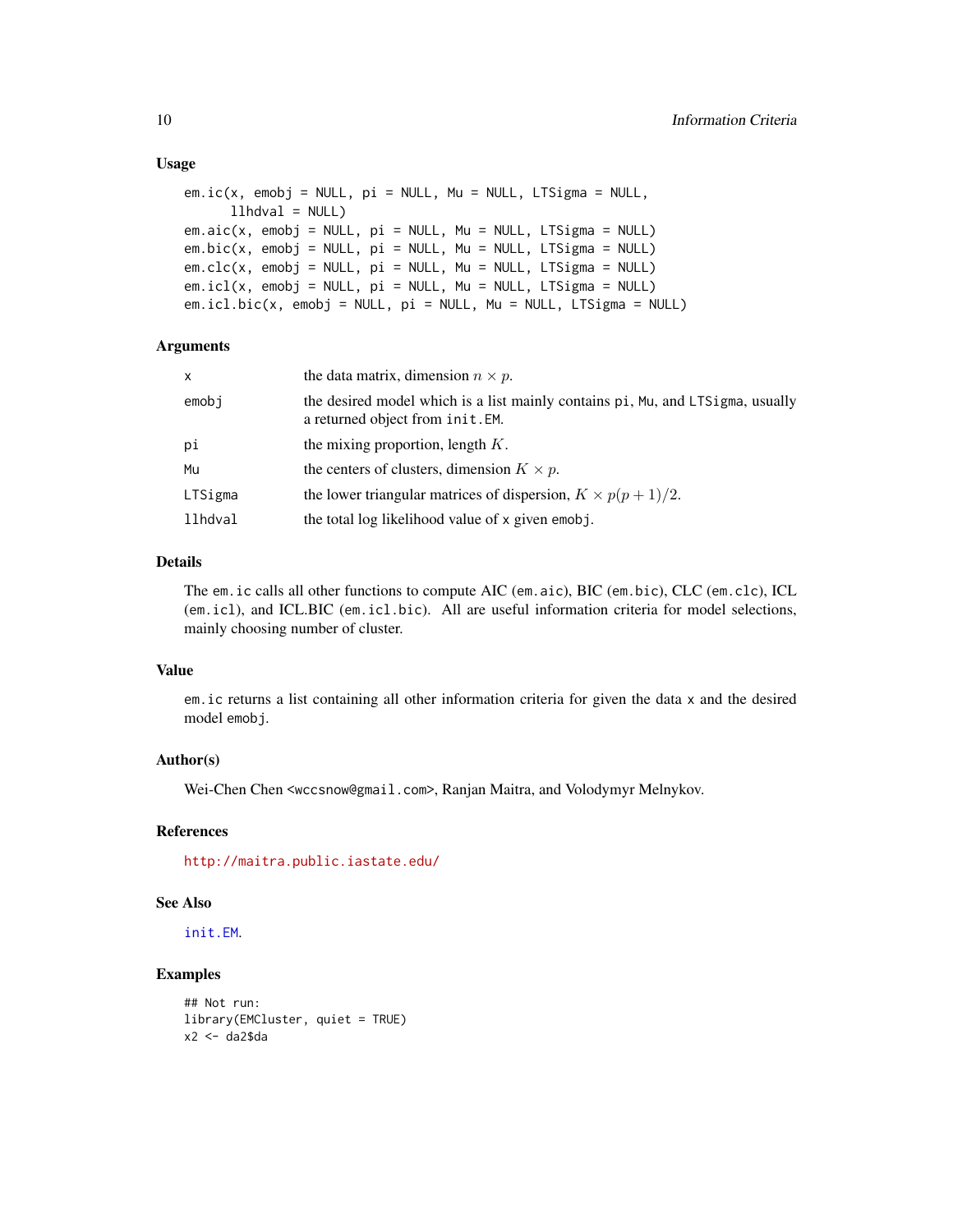# <span id="page-10-0"></span>Initialization and EM 11

```
emobj <- list(pi = da2$pi, Mu = da2$Mu, LTSigma = da2$LTSigma)
em.i c(x2, emobj = emobj)## End(Not run)
```
Initialization and EM *Initialization and EM Algorithm*

#### <span id="page-10-1"></span>Description

These functions perform initializations (including em.EM and RndEM) followed by the EM iterations for model-based clustering of finite mixture multivariate Gaussian distribution with unstructured dispersion in both of unsupervised and semi-supervised clusterings.

#### Usage

```
init.EM(x, nclass = 1, lab = NULL, EMC = .EMC,stable.solution = TRUE, min.n = NULL, min.n.iter = 10,
       method = c("em.EM", "Rnd.EM"))em.EM(x, nclass = 1, lab = NULL, EMC = .EMC,stable.solution = TRUE, min.n = NULL, min.n.iter = 10)
rand.EM(x, nclass = 1, lab = NULL, EMC = .EMC.Rnd,
       stable.solution = TRUE, min.n = NULL, min.n.iter = 10)
exhaust.EM(x, nclass = 1, lab = NULL,EMC = .EMControl(short.iter = 1, short.eps = Inf),method = c("em.EM", "Rnd.EM"),stable.solution = TRUE, min.n = NULL, min.n.iter = 10);
```

| X               | the data matrix, dimension $n \times p$ .                                                            |
|-----------------|------------------------------------------------------------------------------------------------------|
| nclass          | the desired number of clusters, $K$ .                                                                |
| lab             | labeled data for semi-supervised clustering, length $n$ .                                            |
| EMC.            | the control for the EM iterations.                                                                   |
| stable.solution |                                                                                                      |
|                 | if returning a stable solution.                                                                      |
| min.n           | restriction for a stable solution, the minimum number of observations for every<br>final clusters.   |
| min.n.iter      | restriction for a stable solution, the minimum number of iterations for trying a<br>stable solution. |
| method          | an initialization method.                                                                            |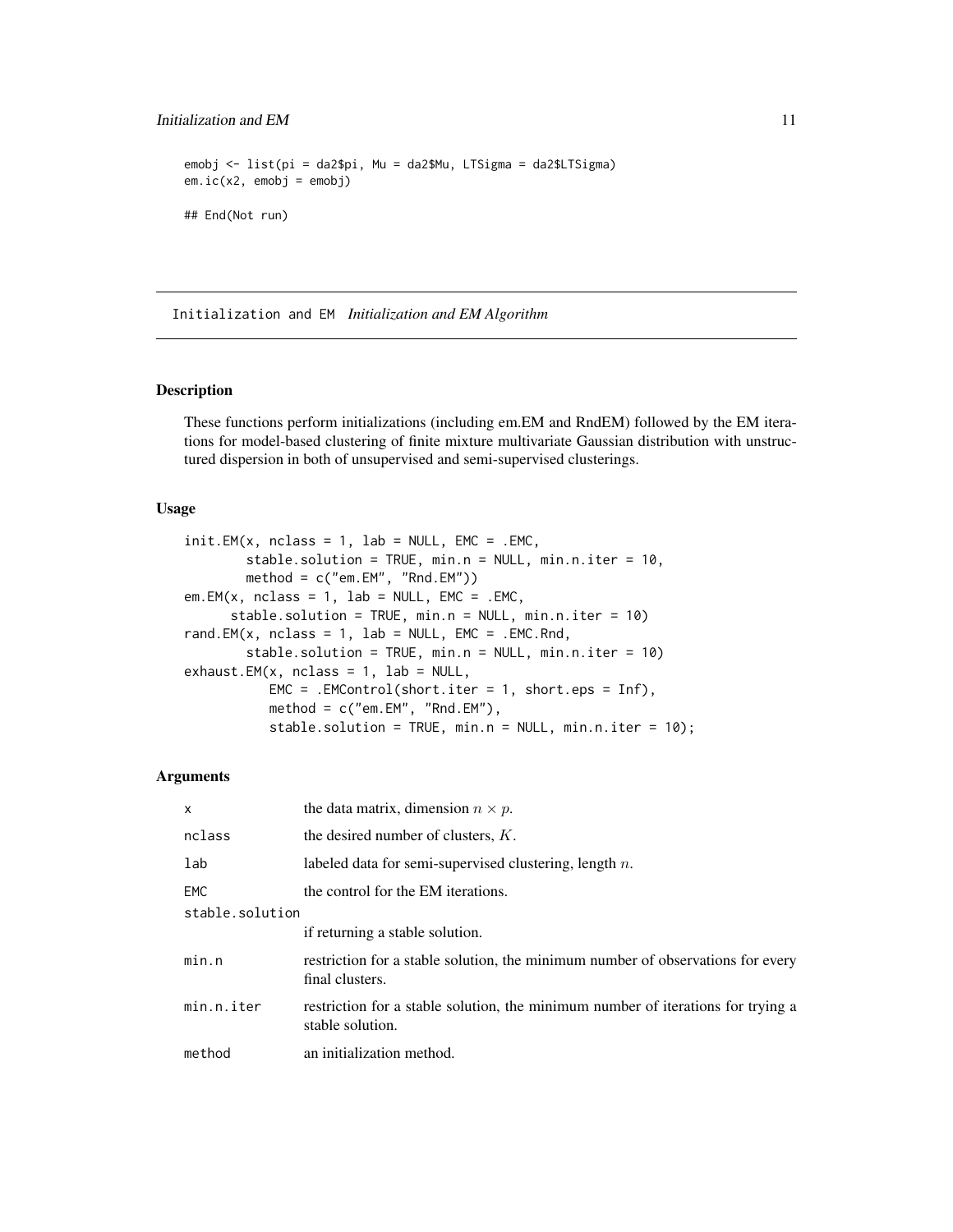# Details

The init.EM calls either em.EM if method="em.EM" or rand.EM if method="Rnd.EM".

The em.EM has two steps: short-EM has loose convergent tolerance controlled by .EMC\$short.eps and try several random initializations controlled by .EMC\$short.iter, while long-EM starts from the best short-EM result (in terms of log likelihood) and run to convergence with a tight tolerance controlled by .EMC\$EM.eps.

The rand.EM also has two steps: first randomly pick several random initializations controlled by .EMC\$short.iter, and second starts from the best of the random result (in terms of log likelihood) and run to convergence.

The lab is only for the semi-supervised clustering, and it contains pre-labeled indices between 1 and K for labeled observations. Observations with index 0 is non-labeled and has to be clustered by the EM algorithm. Indices will be assigned by the results of the EM algorithm. See demo(allinit\_ss,'EMCluster') for details.

The exhaust.EM also calls the init.EM with different EMC and perform exhaust.iter times of EM algorithm with different initials. The best result is returned.

#### Value

These functions return an object emobj with class emret which can be used in post-process or other functions such as e.step, m.step, assign.class, em.ic, and dmixmvn.

#### Author(s)

Wei-Chen Chen <wccsnow@gmail.com>, Ranjan Maitra, and Volodymyr Melnykov.

#### References

<http://maitra.public.iastate.edu/>

#### See Also

[emcluster](#page-5-1), [.EMControl](#page-7-1).

```
## Not run:
library(EMCluster, quiet = TRUE)
set.seed(1234)
x < - da1$da
ret.em <- init.EM(x, nclass = 10, method = "em.EM")ret.Rnd <- init.EM(x, nclass = 10, method = "Rnd.EM", EMC = .EMC.Rnd)
emobj <- simple.init(x, nclass = 10)
ret.init <- emcluster(x, emobj, assign.class = TRUE)
par(mfrow = c(2, 2))plotem(ret.em, x)
plotem(ret.Rnd, x)
```
<span id="page-11-0"></span>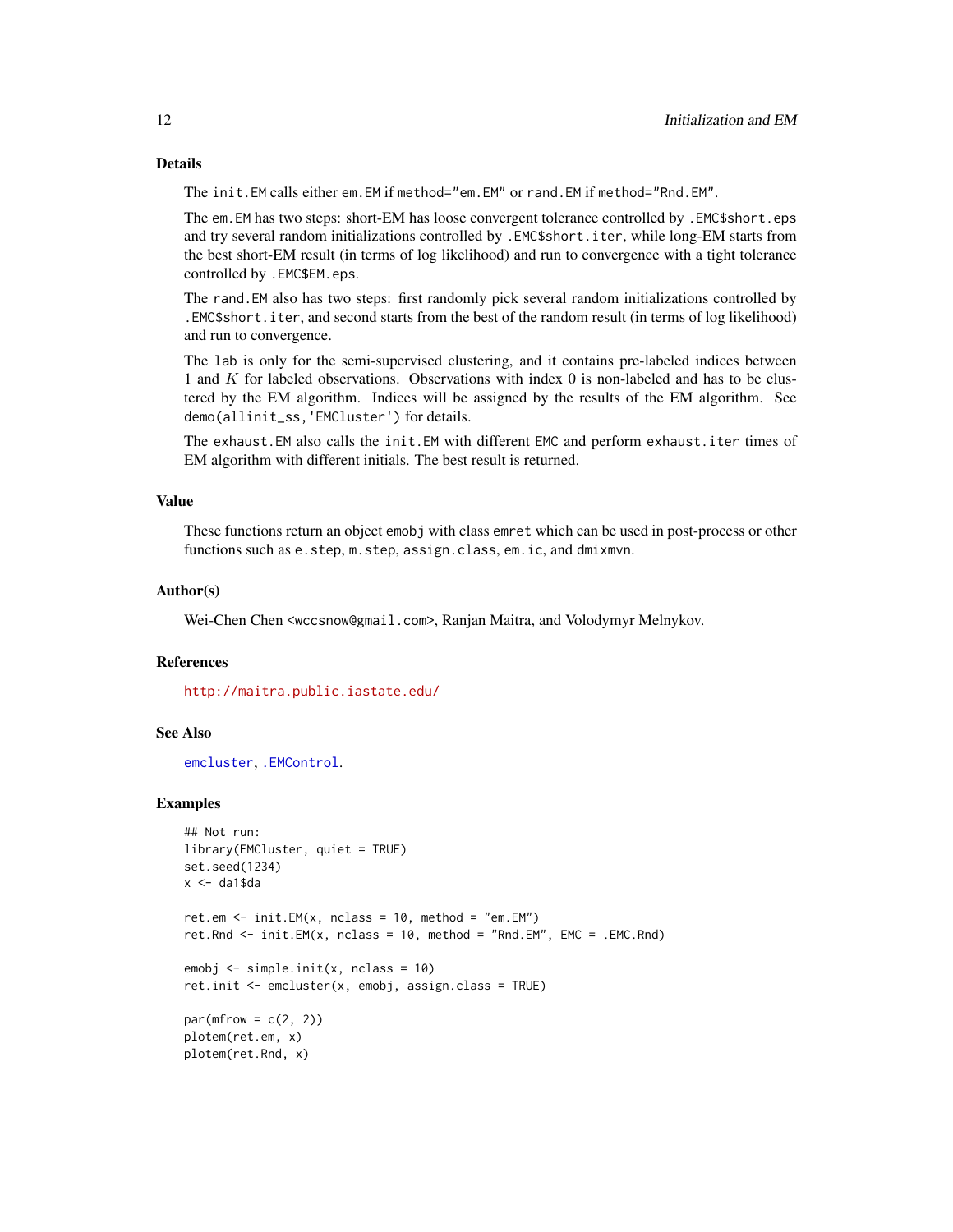#### <span id="page-12-0"></span> $MVN$  13

```
plotem(ret.init, x)
```
## End(Not run)

#### MVN *Density of (Mixture) Multivariate Normal Distribution*

#### Description

These functions are tools for compute density of (mixture) multivariate Gaussian distribution with unstructured dispersion.

#### Usage

dmvn(x, mu, LTsigma, log = FALSE) dlmvn(x, mu, LTsigma, log = TRUE) dmixmvn(x, emobj = NULL, pi = NULL, Mu = NULL, LTSigma = NULL)  $logL(x, embj = NULL, pi = NULL, Mu = NULL, LTSigma = NULL)$ 

#### Arguments

| x       | the data matrix, dimension $n \times p$ .                                                                          |
|---------|--------------------------------------------------------------------------------------------------------------------|
| mu      | the centers of clusters, length $p$ .                                                                              |
| LTsigma | the lower triangular matrices of dispersion, length $p(p+1)/2$ .                                                   |
| log     | if logarithm returned.                                                                                             |
| emobi   | the desired model which is a list mainly contains pi, Mu, and LTSigma, usually<br>a returned object from init. EM. |
| pi      | the mixing proportion, length $K$ .                                                                                |
| Mu      | the centers of clusters, dimension $K \times p$ .                                                                  |
| LTSigma | the lower triangular matrices of dispersion, $K \times p(p+1)/2$ .                                                 |

#### Details

The dmvn and dlmvn compute density and log density of multivariate distribution.

The dmixmvn computes density of mixture multivariate distribution and is based either an input emobj or inputs pi, Mu, and LTSigma to assign class id to each observation of x.

The logL returns log likelihood of mixture multivariate distribution.

# Value

A density value is returned.

#### Author(s)

Wei-Chen Chen <wccsnow@gmail.com>, Ranjan Maitra, and Volodymyr Melnykov.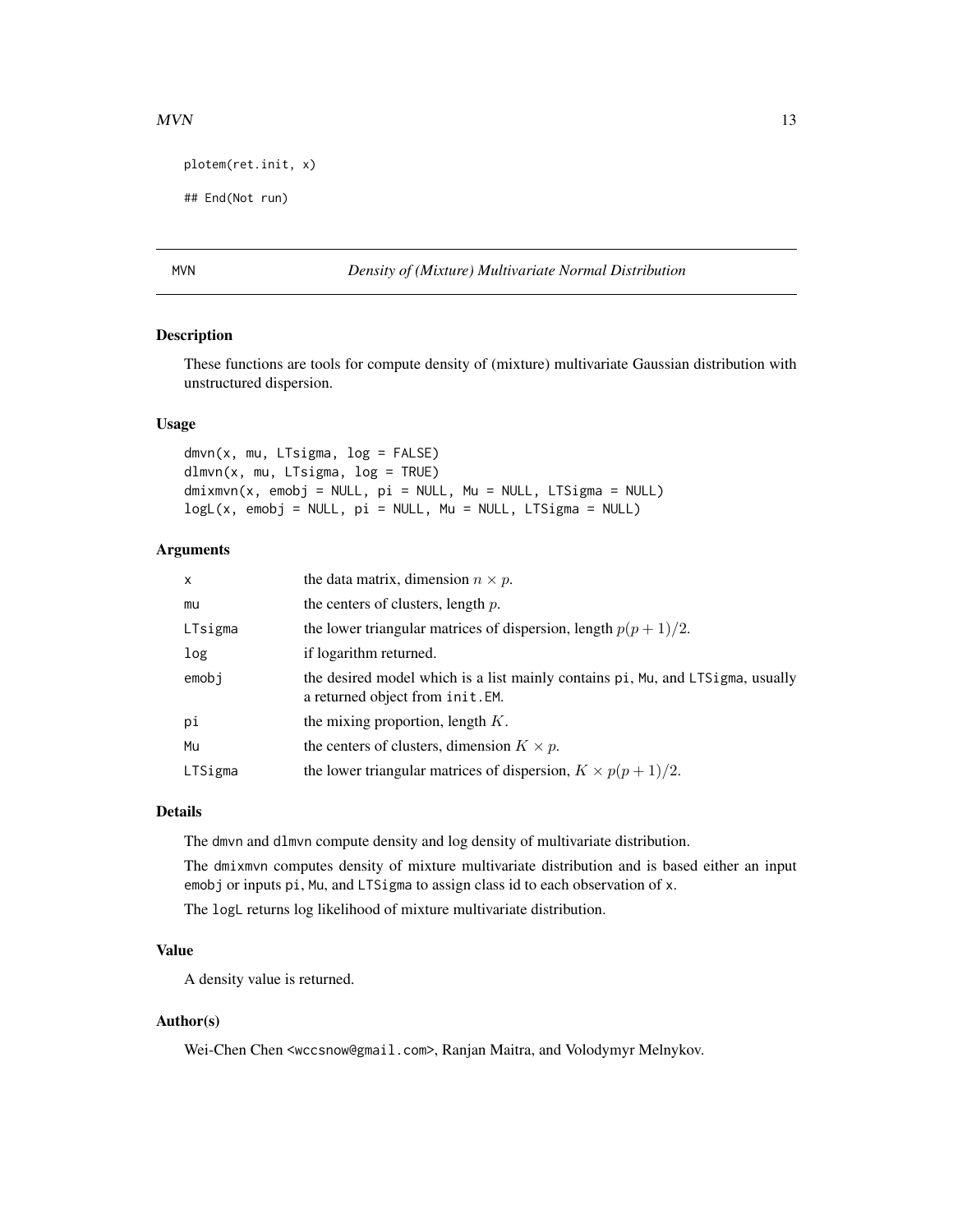# References

<http://maitra.public.iastate.edu/>

# See Also

[init.EM](#page-10-1), [emcluster](#page-5-1).

# Examples

```
## Not run:
library(EMCluster, quiet = TRUE)
x2 <- da2$da
x3 <- da3$da
emobj2 <- list(pi = da2$pi, Mu = da2$Mu, LTSigma = da2$LTSigma)
emobj3 <- list(pi = da3$pi, Mu = da3$Mu, LTSigma = da3$LTSigma)
logL(x2, embj = embj2)logL(x3, embj = embj3)dmixmvn2 <- dmixmvn(x2, emobj2)
dmixmvn3 <- dmixmvn(x3, emobj3)
dlmvn(da2$da[1,], da2$Mu[1,], da2$LTSigma[1,])
log(dmvn(da2$da[1,], da2$Mu[1,], da2$LTSigma[1,]))
## End(Not run)
```
Other Initializations *Other Initializations*

#### <span id="page-13-1"></span>Description

Two more functions with different initialization method.

# Usage

```
starts.via.svd(x, nclass = 1, method = c("em", "kmeans"),EMC = .EMC\text{emgroup}(x, \text{nclass} = 1, \text{EMC} = . \text{EMC})
```

| x      | the data matrix, dimension $n \times p$ . |
|--------|-------------------------------------------|
| nclass | the desired number of clusters, $K$ .     |
| method | method with the svd initializations.      |
| FMC.   | the control for the EM iterations.        |

<span id="page-13-0"></span>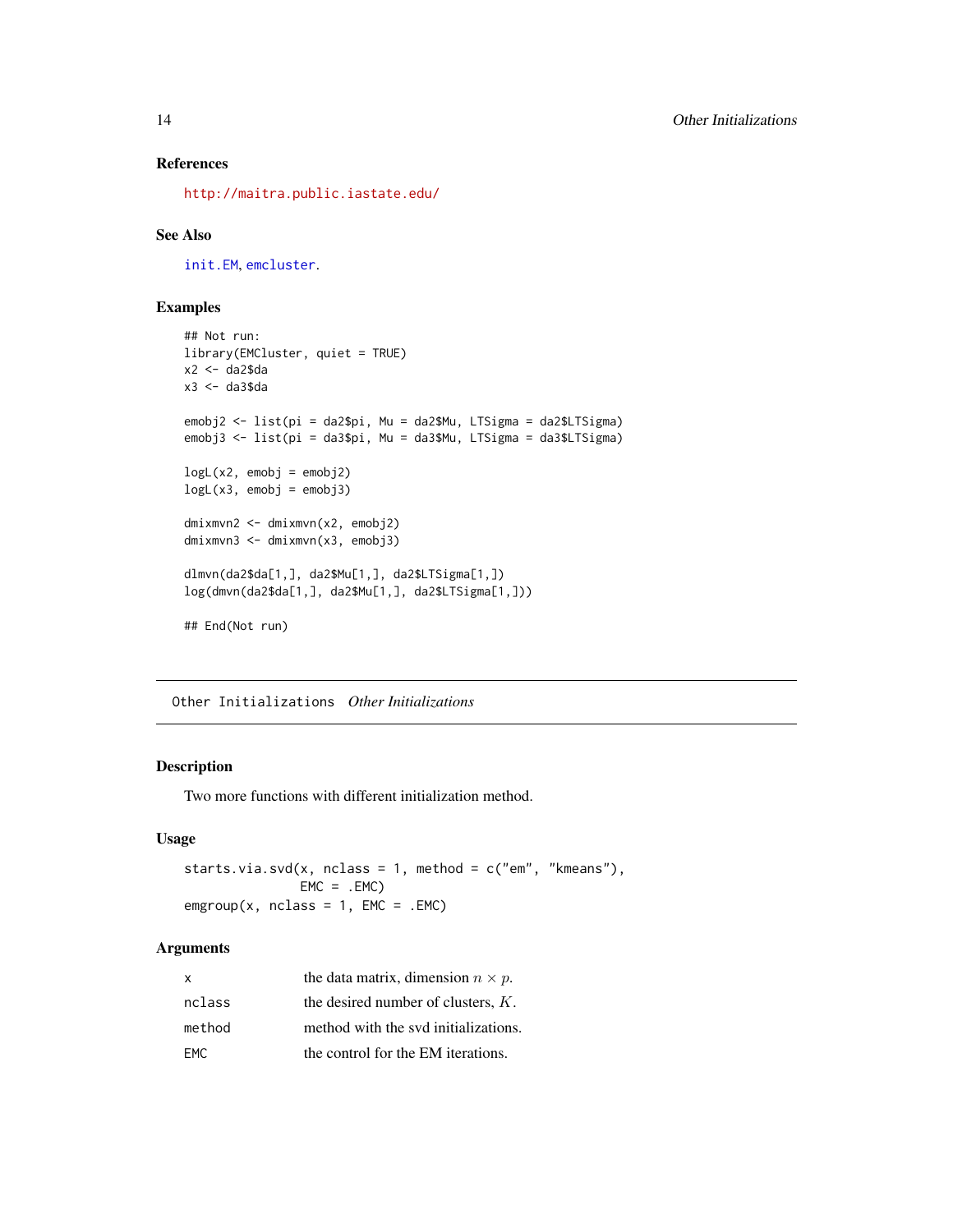# <span id="page-14-0"></span>Plot EM Results 15

# Details

The starts.via.svd utilizes SVD to initial parameters, and the emgroup runs the EM algorithm starting from the initial.

#### Value

The starts. via. svd returns an object with class svd, and the emgroup returns and object emobj with class emret.

### Author(s)

Wei-Chen Chen <wccsnow@gmail.com>, Ranjan Maitra, and Volodymyr Melnykov.

# References

<http://maitra.public.iastate.edu/>

#### See Also

[init.EM](#page-10-1), [.EMControl](#page-7-1).

# Examples

```
## Not run:
library(EMCluster, quiet = TRUE)
set.seed(1234)
x1 \leftarrow da1$da
emobj \leq emgroup(x1, nclass = 10)
summary(emobj)
ret.0 \le - starts.via.svd(x1, nclass = 10, method = "kmeans")
summary(ret.0)
## End(Not run)
```
Plot EM Results *Plot Two Dimensional Data with clusters*

#### Description

The functions plot two dimensional data for clusters.

#### Usage

```
plotem(emobj, x, main = NULL, xlab = NULL, ylab = NULL,
       ...)
plot2d(x, embj = NULL, k = NULL, color.pch = 1,append.BN = TRUE, ...)
```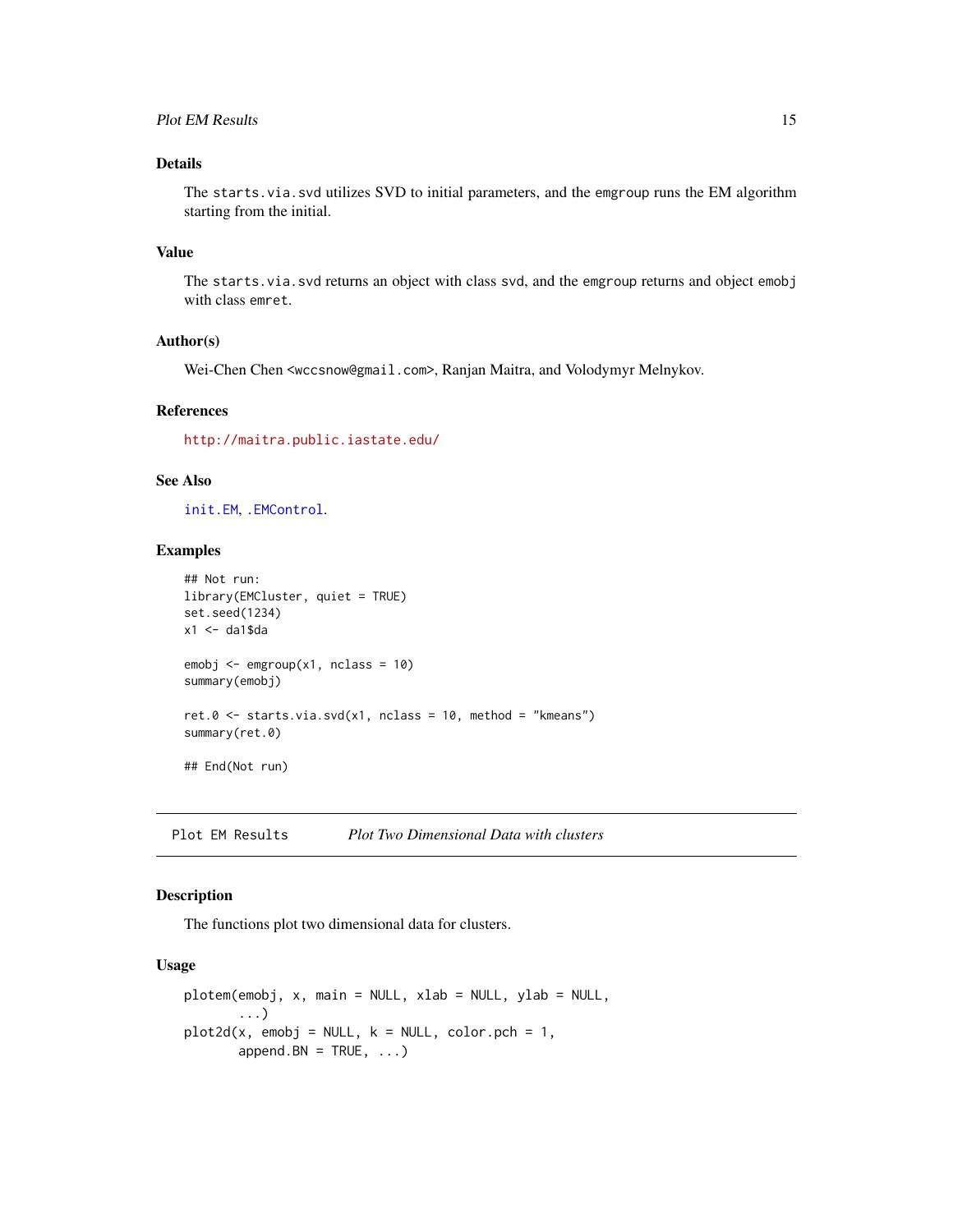# <span id="page-15-0"></span>Arguments

| emobi        | the desired model which is a list mainly contains pi, Mu, and LTSigma, usually<br>a returned object from init. EM. |
|--------------|--------------------------------------------------------------------------------------------------------------------|
| $\mathsf{x}$ | the data matrix, dimension $n \times p$ .                                                                          |
| main         | title of plot.                                                                                                     |
| xlab         | label of x-axis.                                                                                                   |
| ylab         | label of y-axis.                                                                                                   |
| $\cdots$     | other parameters to the plot.                                                                                      |
| k            | index for symbols.                                                                                                 |
| color.pch    | color and style for symbols.                                                                                       |
| append.BN    | if appending bivariate normal ellipsoid.                                                                           |

#### Details

This a simple x-y lot.

# Value

A plot is returned.

# Author(s)

Wei-Chen Chen <wccsnow@gmail.com>, Ranjan Maitra, and Volodymyr Melnykov.

# References

<http://maitra.public.iastate.edu/>

# See Also

[init.EM](#page-10-1), [emcluster](#page-5-1).

```
## Not run:
library(EMCluster, quiet = TRUE)
x1 <- da1$da
ret.1 \le starts.via.svd(x1, nclass = 10, method = "em")
summary(ret.1)
plotem(ret.1, x1)
## End(Not run)
```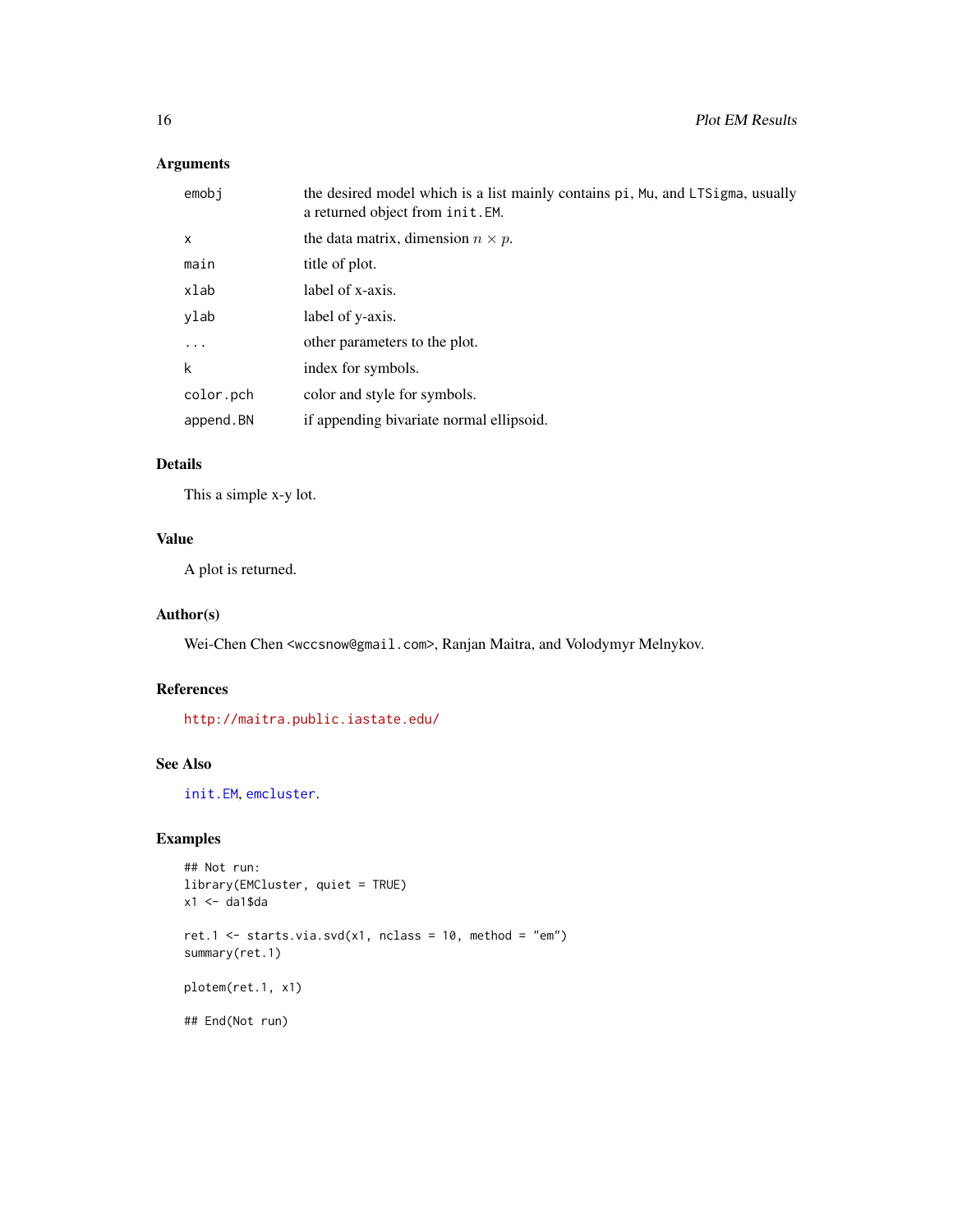<span id="page-16-0"></span>Plot Multivariate Data

*Plot Multivariate Data*

# Description

The function plots multivariate data for clusters as the parallel coordinates plot.

# Usage

 $plotmd(x, class = NULL, xlab = "Variables", ylab = "Data", ...)$ 

# Arguments

| $\mathsf{x}$ | the data matrix, dimension $n \times p$ . |
|--------------|-------------------------------------------|
| class        | class id for all observations.            |
| xlab         | label of x-axis.                          |
| ylab         | label of y-axis.                          |
|              | other parameters to the plot.             |

# Details

This a simplified parallel coordinate plot.

# Value

A plot is returned.

# Author(s)

Wei-Chen Chen <wccsnow@gmail.com>, Ranjan Maitra, and Volodymyr Melnykov.

# References

<http://maitra.public.iastate.edu/>

# See Also

[init.EM](#page-10-1), [emcluster](#page-5-1).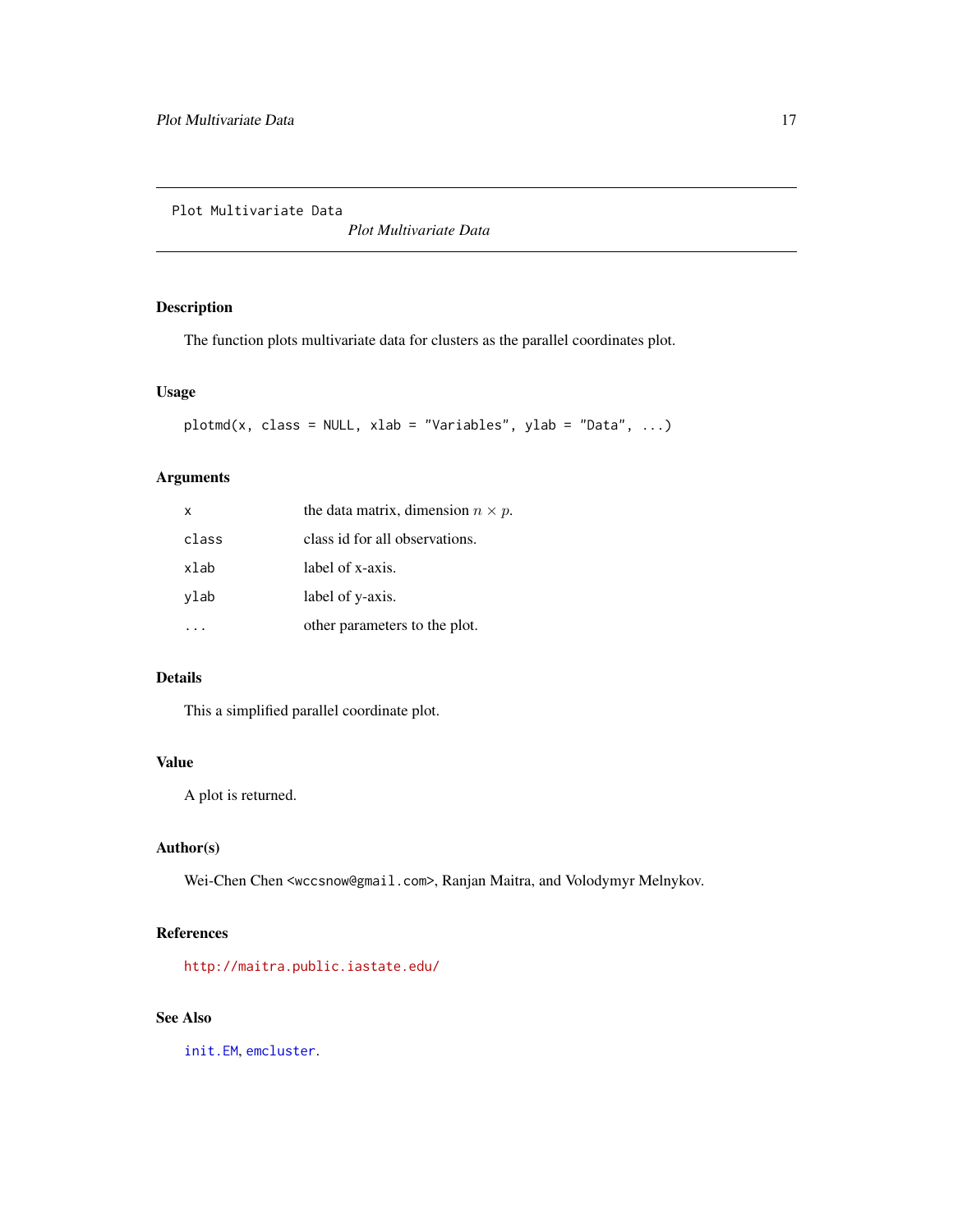#### Examples

```
## Not run:
library(EMCluster, quiet = TRUE)
set.seed(1234)
x <- myiris
ret < -em.EM(x, nclass = 5)plotmd(x, ret$class)
## End(Not run)
```
Print and Summary *Functions for Printing or Summarizing Objects According to Classes*

# Description

Several classes are declared in EMCluster, and these are functions to print and summary objects.

#### Usage

```
## S3 method for class 'emret'
print(x, digits = max(4, getOption("digits") - 3), ...)
## S3 method for class 'emret'
summary(object, ...)
## S3 method for class 'svd'
summary(object, ...)
```
# Arguments

| x      | an object with the class attributes. |
|--------|--------------------------------------|
| digits | for printing out numbers.            |
| object | an object with the class attributes. |
|        | other possible options.              |

# Details

These are useful functions for summarizing and debugging.

# Value

The results will cat or print on the STDOUT by default.

# Author(s)

Wei-Chen Chen <wccsnow@gmail.com>, Ranjan Maitra, and Volodymyr Melnykov.

<span id="page-17-0"></span>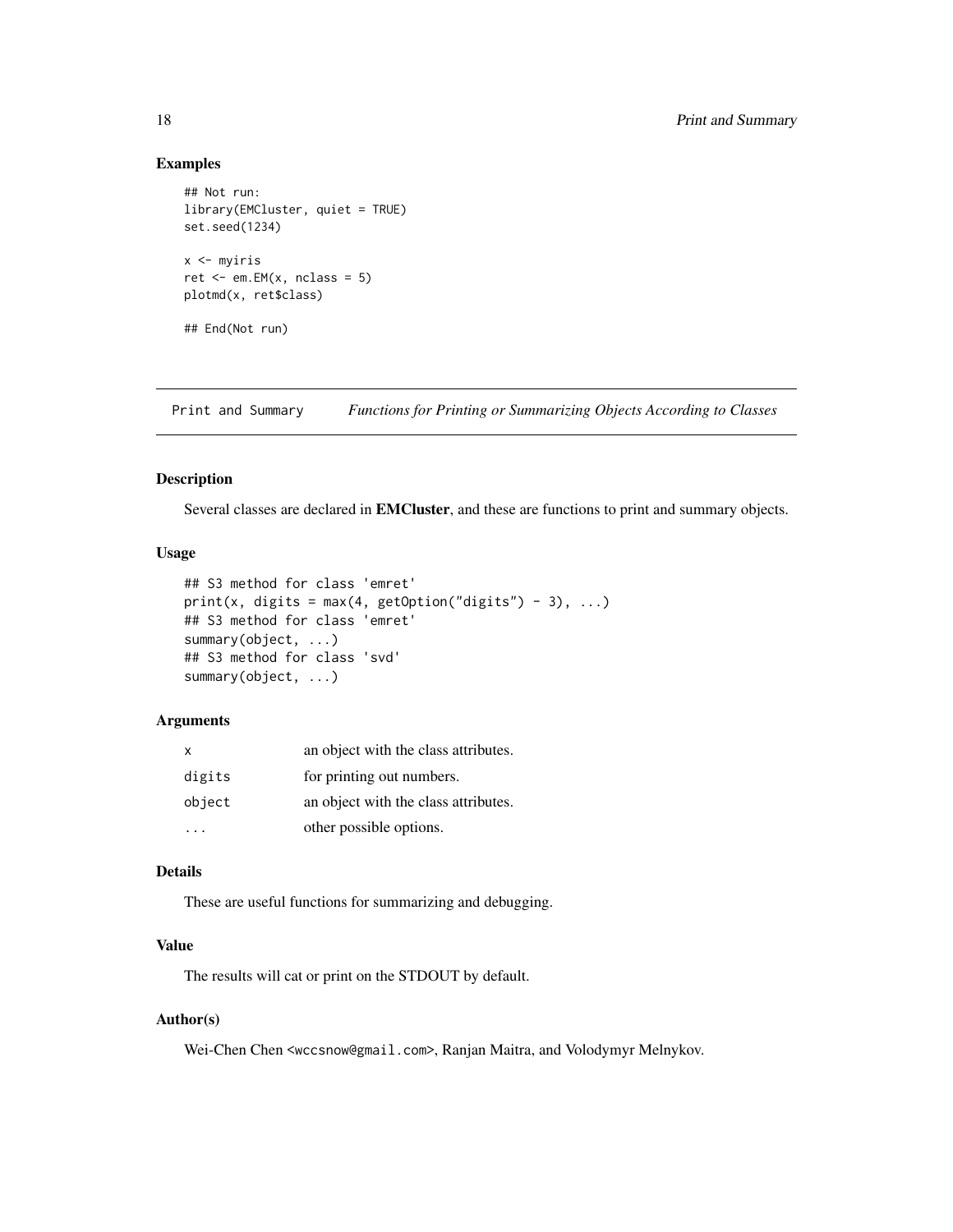#### <span id="page-18-0"></span>Rand Index 2012 19:30 and 19:30 and 19:30 and 19:30 and 19:30 and 19:30 and 19:30 and 19:30 and 19:30 and 19:30 and 19:30 and 19:30 and 19:30 and 19:30 and 19:30 and 19:30 and 19:30 and 19:30 and 19:30 and 19:30 and 19:30

#### References

<http://maitra.public.iastate.edu/>

#### See Also

[init.EM](#page-10-1), [emcluster](#page-5-1), [starts.via.svd](#page-13-1).

#### Examples

```
## Not run:
library(EMCluster, quiet = TRUE)
x2 <- da2$da
emobj <- list(pi = da2$pi, Mu = da2$Mu, LTSigma = da2$LTSigma)
eobj <- e.step(x2, emobj = emobj)
emobj <- m.step(x2, emobj = eobj)
summary(emobj)
ret <- starts.via.svd(x2, nclass = 10, method = "kmeans")
summary(ret)
## End(Not run)
```
Rand Index *Rand Index and Adjusted Rand Index*

#### Description

This function returns the Rand index and the adjusted Rand index for given true class ids and predicted class ids.

# Usage

RRand(trcl, prcl, lab = NULL)

#### **Arguments**

| trcl | true class ids.                           |
|------|-------------------------------------------|
| prcl | predicted class ids.                      |
| lab  | known ids for semi-supervised clustering. |

# Details

All ids, trcl and prcl, should be positive integers and started from 1 to K, and the maximums are allowed to be different.

lab used in semi-supervised clustering contains the labels which are known before clustering. It should be positive integer and started from 1 for labeled data and 0 for unlabeled data.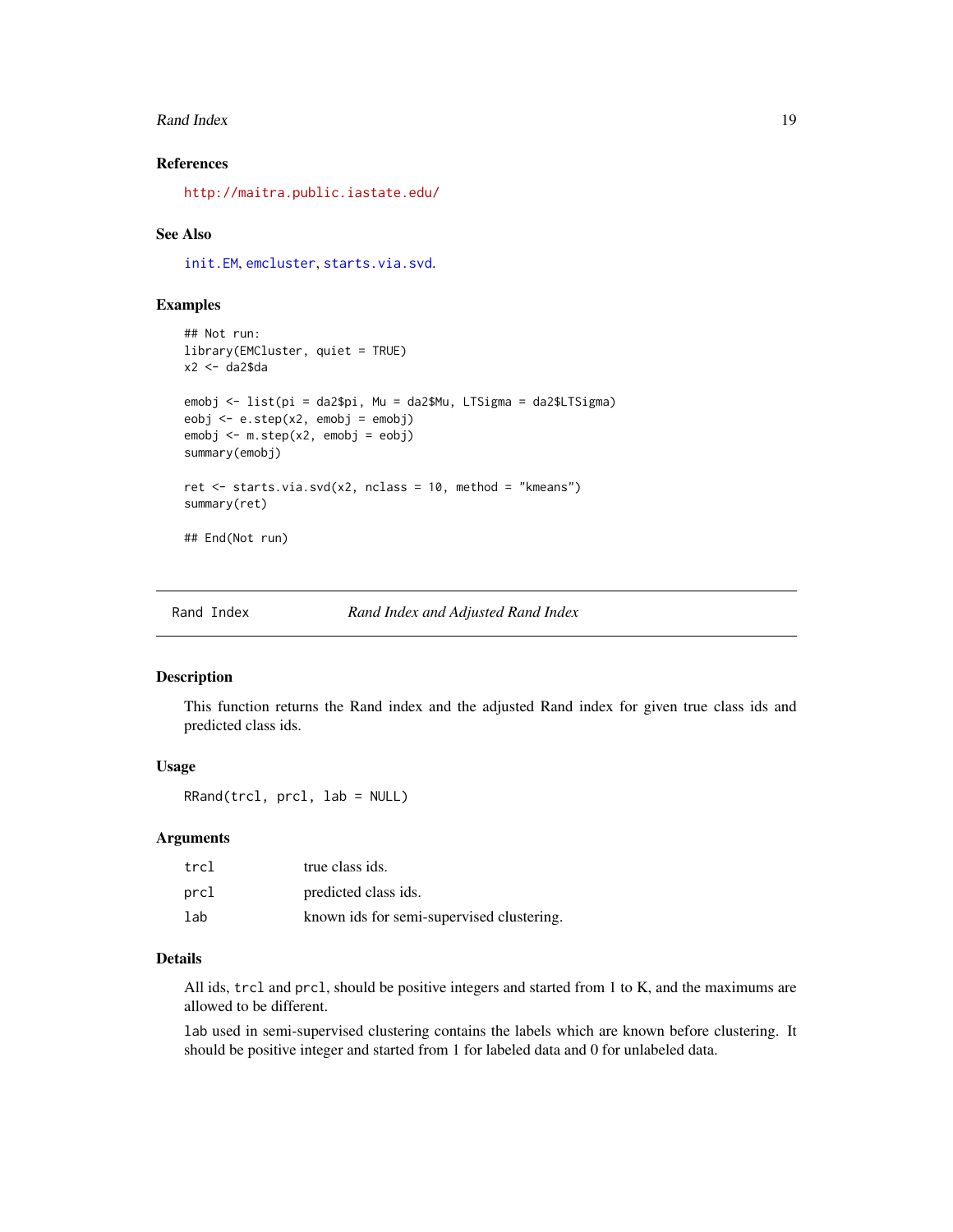<span id="page-19-0"></span>Return a Class RRand contains Rand index and adjusted Rand index.

#### Author(s)

Wei-Chen Chen <wccsnow@gmail.com>, Ranjan Maitra, and Volodymyr Melnykov.

#### References

<http://maitra.public.iastate.edu/>

#### Examples

```
## Not run:
library(EMCluster, quiet = TRUE)
true.id <- c(1, 1, 1, 2, 2, 2, 3, 3, 3)
pred.id <- c(2, 1, 2, 1, 1, 1, 2, 1, 1)
label <- c(0, 0, 0, 0, 1, 0, 2, 0, 0)
RRand(true.id, pred.id)
RRand(true.id, pred.id, lab = label)
## End(Not run)
```
Single Step *Single E- and M-step*

# <span id="page-19-1"></span>Description

These functions are single E- and M-step of EM algorithm for model-based clustering of finite mixture multivariate Gaussian distribution with unstructured dispersion.

# Usage

e.step(x, emobj = NULL, pi = NULL, Mu = NULL, LTSigma = NULL, norm = TRUE)  $m.step(x, embj = NULL, Gamma = NULL, assign.class = FALSE)$ 

| $\mathsf{x}$ | the data matrix, dimension $n \times p$ .                                                                          |
|--------------|--------------------------------------------------------------------------------------------------------------------|
| emobj        | the desired model which is a list mainly contains pi, Mu, and LTSigma, usually<br>a returned object from init. EM. |
| рi           | the mixing proportion, length $K$ .                                                                                |
| Mu           | the centers of clusters, dimension $K \times p$ .                                                                  |
| LTSigma      | the lower triangular matrices of dispersion, $K \times p(p+1)/2$ .                                                 |
|              |                                                                                                                    |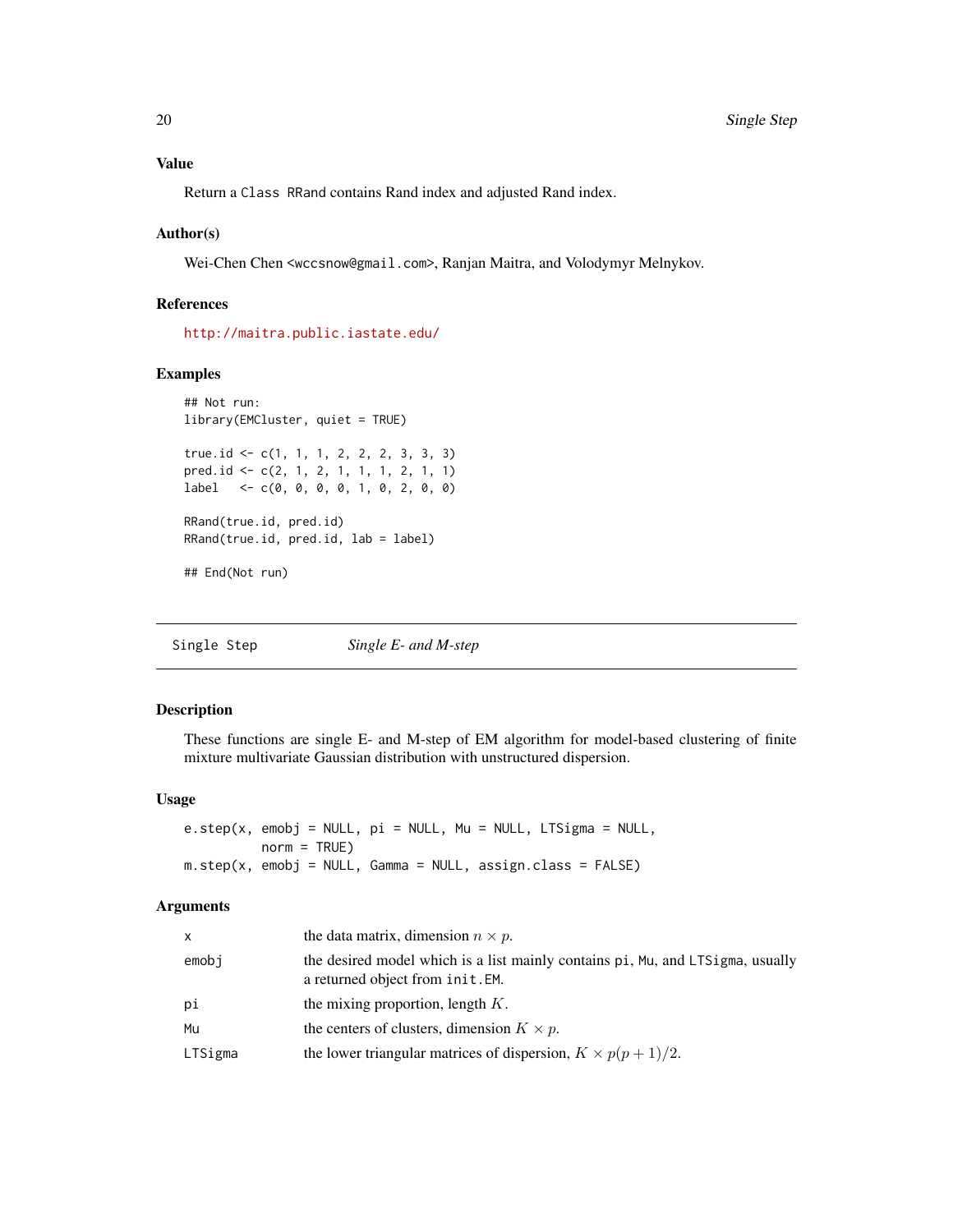# <span id="page-20-0"></span>Single Step 21

| norm         | if returning normalized Gamma.                                                                                                                          |
|--------------|---------------------------------------------------------------------------------------------------------------------------------------------------------|
| Gamma        | containing posterior probabilities if normalized, otherwise containing compo-<br>nent densities weighted by mixing proportion, dimension $n \times K$ . |
| assign.class | if assigning class id.                                                                                                                                  |

# Details

These two functions are mainly used in debugging for development and post process after model fitting.

# Value

The e.step returns a list contains Gamma, the posterior probabilities if norm=TRUE, otherwise it contains component densities. This is one E-step and Gamma is used to update emobj in the M-step next.

The m.step returns a new emobj according to the Gamma from the E-step above.

#### Author(s)

Wei-Chen Chen <wccsnow@gmail.com>, Ranjan Maitra, and Volodymyr Melnykov.

# References

<http://maitra.public.iastate.edu/>

# See Also

[init.EM](#page-10-1).

```
## Not run:
library(EMCluster, quiet = TRUE)
x2 <- da2$da
emobj <- list(pi = da2$pi, Mu = da2$Mu, LTSigma = da2$LTSigma)
eobj <- e.step(x2, emobj = emobj)
emobj <- m.step(x2, emobj = eobj)
emobj
## End(Not run)
```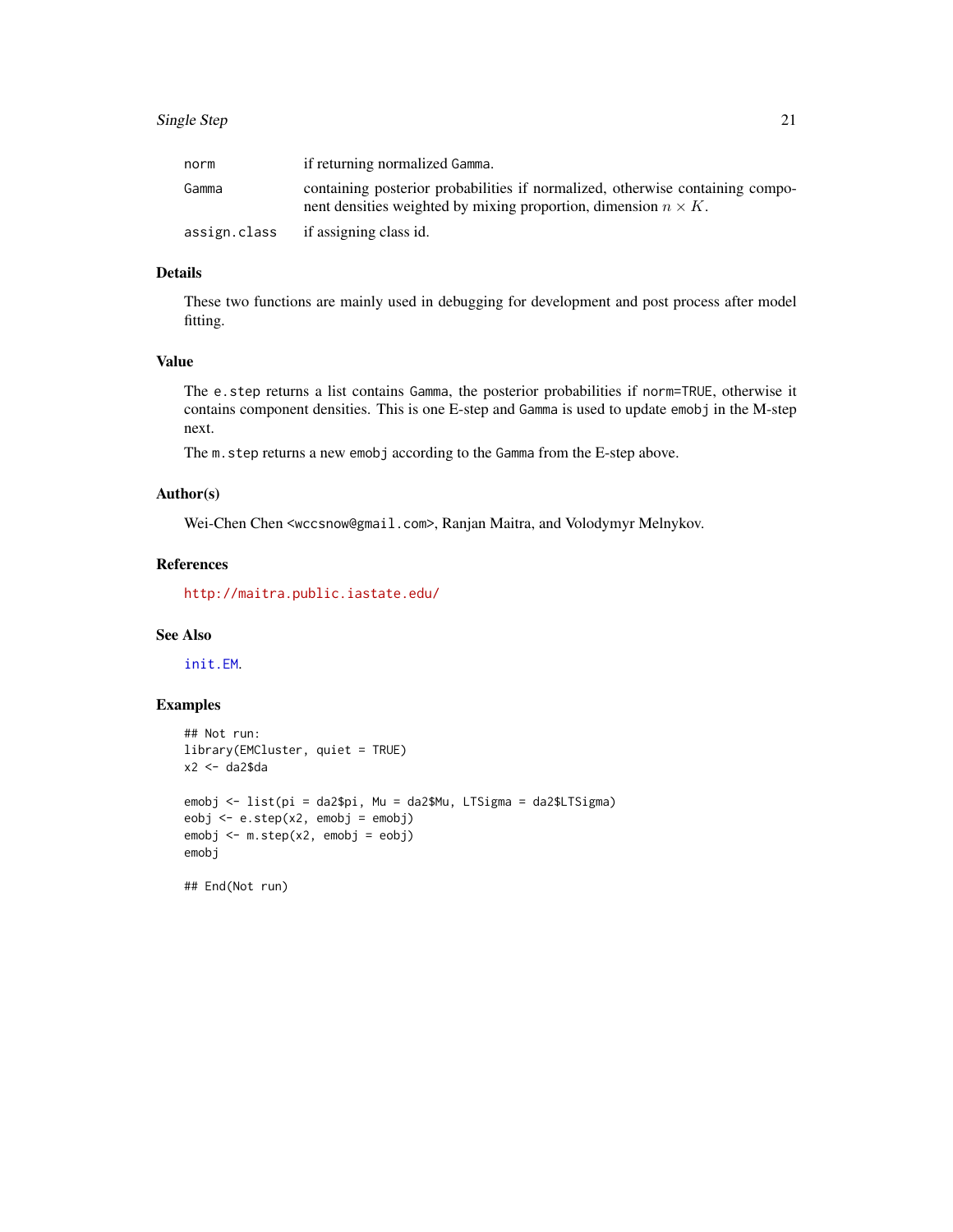# <span id="page-21-0"></span>**Index**

∗Topic datasets Dataset, [6](#page-5-0) ∗Topic package EMCluster-package, [2](#page-1-0) ∗Topic programming EM Algorithm, [6](#page-5-0) EM Control, [8](#page-7-0) Initialization and EM, [11](#page-10-0) Other Initializations, [14](#page-13-0) ∗Topic summary Print and Summary, [18](#page-17-0) Rand Index, [19](#page-18-0) ∗Topic tool Assign Class, [3](#page-2-0) Information Criteria, [9](#page-8-0) Single Step, [20](#page-19-0) ∗Topic utility Conversion, [4](#page-3-0) MVN, [13](#page-12-0) Plot EM Results, [15](#page-14-0) Plot Multivariate Data, [17](#page-16-0) .EMC *(*EM Control*)*, [8](#page-7-0) .EMControl, *[8](#page-7-0)*, *[12](#page-11-0)*, *[15](#page-14-0)* .EMControl *(*EM Control*)*, [8](#page-7-0) Assign Class, [3](#page-2-0) assign.class *(*Assign Class*)*, [3](#page-2-0) class2Gamma *(*Conversion*)*, [4](#page-3-0) Conversion, [4](#page-3-0) da1 *(*Dataset*)*, [6](#page-5-0) da2 *(*Dataset*)*, [6](#page-5-0)

da3 *(*Dataset*)*, [6](#page-5-0) Dataset, [6](#page-5-0) dlmvn *(*MVN*)*, [13](#page-12-0) dmixmvn *(*MVN*)*, [13](#page-12-0) dmvn *(*MVN*)*, [13](#page-12-0)

e.step, *[8](#page-7-0)*

e.step *(*Single Step*)*, [20](#page-19-0) EM Algorithm, [6](#page-5-0) EM Control, [8](#page-7-0) em.aic *(*Information Criteria*)*, [9](#page-8-0) em.bic *(*Information Criteria*)*, [9](#page-8-0) em.clc *(*Information Criteria*)*, [9](#page-8-0) em.EM *(*Initialization and EM*)*, [11](#page-10-0) em.ic *(*Information Criteria*)*, [9](#page-8-0) em.icl *(*Information Criteria*)*, [9](#page-8-0) EMCluster *(*EMCluster-package*)*, [2](#page-1-0) emcluster, *[3](#page-2-0)[–5](#page-4-0)*, *[9](#page-8-0)*, *[12](#page-11-0)*, *[14](#page-13-0)*, *[16,](#page-15-0) [17](#page-16-0)*, *[19](#page-18-0)* emcluster *(*EM Algorithm*)*, [6](#page-5-0) EMCluster-package, [2](#page-1-0) emgroup *(*Other Initializations*)*, [14](#page-13-0) emobj object *(*EM Algorithm*)*, [6](#page-5-0) emret class *(*EM Algorithm*)*, [6](#page-5-0) exhaust.EM *(*Initialization and EM*)*, [11](#page-10-0)

```
Gamma2class (Conversion), 4
```

```
Information Criteria, 9
init.EM, 3–5, 8–10, 14–17, 19, 21
init.EM (Initialization and EM), 11
Initialization and EM, 11
```
logL *(*MVN*)*, [13](#page-12-0) LTsigma2var *(*Conversion*)*, [4](#page-3-0) LTSigma2variance *(*Conversion*)*, [4](#page-3-0)

```
m.step, 8
m.step (Single Step), 20
MVN, 13
myiris (Dataset), 6
```
Other Initializations, [14](#page-13-0)

Plot EM Results, [15](#page-14-0) Plot Multivariate Data, [17](#page-16-0) plot2d *(*Plot EM Results*)*, [15](#page-14-0) plotem *(*Plot EM Results*)*, [15](#page-14-0) plotmd *(*Plot Multivariate Data*)*, [17](#page-16-0)